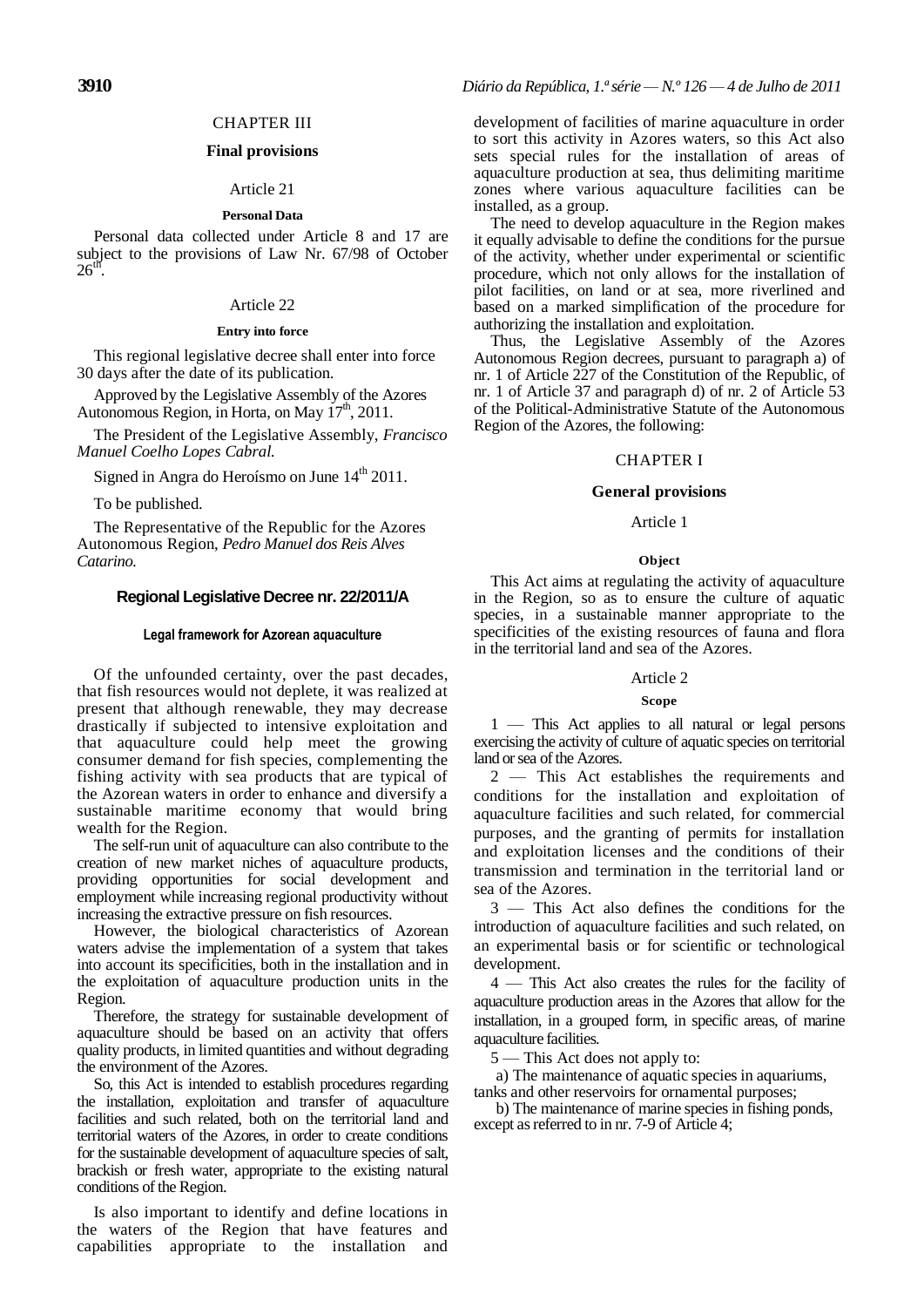c) The repopulation of marine species anywhere, when executed by the Regional Government department responsible for aquaculture;

d) The populating of freshwater species in lakes, rivers and other reservoirs, when executed by the Regional Government department responsible for fisheries of freshwater species.

# Article 3

# **Definitions**

# 1 — For purposes of this Act, it is understood that:

a) «Finishing» means the storage of live freshwater species in areas of production, purification centres or dispatch centres in tanks or any other installation containing fresh water or clean sea water or in natural areas in order to remove sand, mud or silt, to preserve or enhance the organoleptic characteristics and ensure the good state of vitality before wrapping or packaging;

b) «Clean seawater» means seawater or brackish water, natural, artificial or purified, that does not contain micro-organisms, harmful substances or toxic marine plankton in quantities capable of a direct or indirect impact on the sanitary quality of foodstuffs;

c) «Clean fresh water» means fresh water that does not contain micro-organisms and objectionable substances in quantities which could have a direct or indirect impact on the sanitary quality of foodstuffs;

d) «Natural bank» means the place where, without human intervention, aquaculture specimens are concentrated;

e) «Animal load» means the number of fish per unit of surface or volume;

f) «Treatment centres» means the related facilities featuring tanks and other reservoirs fed by fresh water, seawater or brackish water naturally clean or cleaned by appropriate treatment, in which live specimens are placed for the time necessary for the reduction of microbiological contaminants, making them suitable for human consumption;

g) «Dispatch centre» means related facilities, on land or floating, reserved for the reception, conditioning, washing, cleaning, grading, packing and packaging of live aquaculture specimens fit for human consumption;

h) «Extensive culture» means production using exclusively natural feeding;

i) «Intensive culture» means production using exclusively artificial feeding;

j) «Semi-intensive culture» means production using artificial food supplement;

k) «Aquaculture» means the activities whose purpose is the reproduction and/or growth and/or fattening, and/or maintenance and/or improvement of aquaculture species;

l) «Freshwater cultures» means the activities whose purpose is the reproduction and/or growth and/or fattening, and/or maintenance and/or improvement of freshwater species;

m) «Mari-culture» means the activities whose purpose is the reproduction and/or growth and/or fattening, and/or maintenance and/or improvement of marine species;

n) «Deposits» means the facilities associated with facilities not integrated into the production complex, where indoors transient or storage and temporary handling take place, of aquaculture specimens awaiting entry into the commercial channels;

o) «Locally absent species» means any species or

subspecies of an aquatic organism that, for bio-geographical reasons, is not present locally in a certain zone within its natural distribution area;

p) «Genetically modified species» means any species or subspecies of an aquatic organism whose genetic material has been altered in a way that does not occur naturally;

q) «Non-native species or exotic species» means any species or subspecies of an aquatic organism that is outside its known natural distribution area, or its natural dispersal area;

r) «Aquatic Species» means the group of animals or plants whose specimens spend a significant part of their life cycle in fresh, brackish or salt water;

s) «Aquaculture species» means aquatic species from aquaculture;

t) «Marine species» means the group of animals or plants whose specimens spend a significant part of their life cycle in salt or brackish water;

u) «Freshwater species» means the group of animals or plants whose specimens spend a significant part of their life cycle in freshwater;

v) «Aquatic specimens» means specimens of aquatic species;

w) «Aquaculture specimens» means specimens of aquaculture species;

x) «Freshwater specimens» means specimens of freshwater species;

y) «Marine specimens» means specimens of marine species;

z) «Aquaculture facilities» means facilities whose purpose is the reproduction and/or growth and/or fattening of aquaculture species, whichever the type of structure they use and the location they occupy;

aa) «Related facilities» means the facilities for packaging and temporary maintaining life of aquaculture species or their hygiene and health treatment, such as deposits, purification centres, dispatch centres and tuning areas;

bb) «Facilities of freshwater cultures» means the facilities whose purpose is the reproduction and/or growth and/or fattening of freshwater species, whichever the type of structure they use and the location they occupy;

cc) «Facilities of marine aquaculture» means the facilities whose purpose is the reproduction and/or growth and/or fattening of marine species, whichever the type of structure they use and location they occupy;

dd) «Aquaculture facilities» means the aquaculture facilities whose purpose is the reproduction and/or growth and/or fattening or fish species;

ee) «Introduction of non-native species or introduction» means the liberation, for the first time, in a particular aquaculture facility or certain water space, of one or more specimens of a not-native species;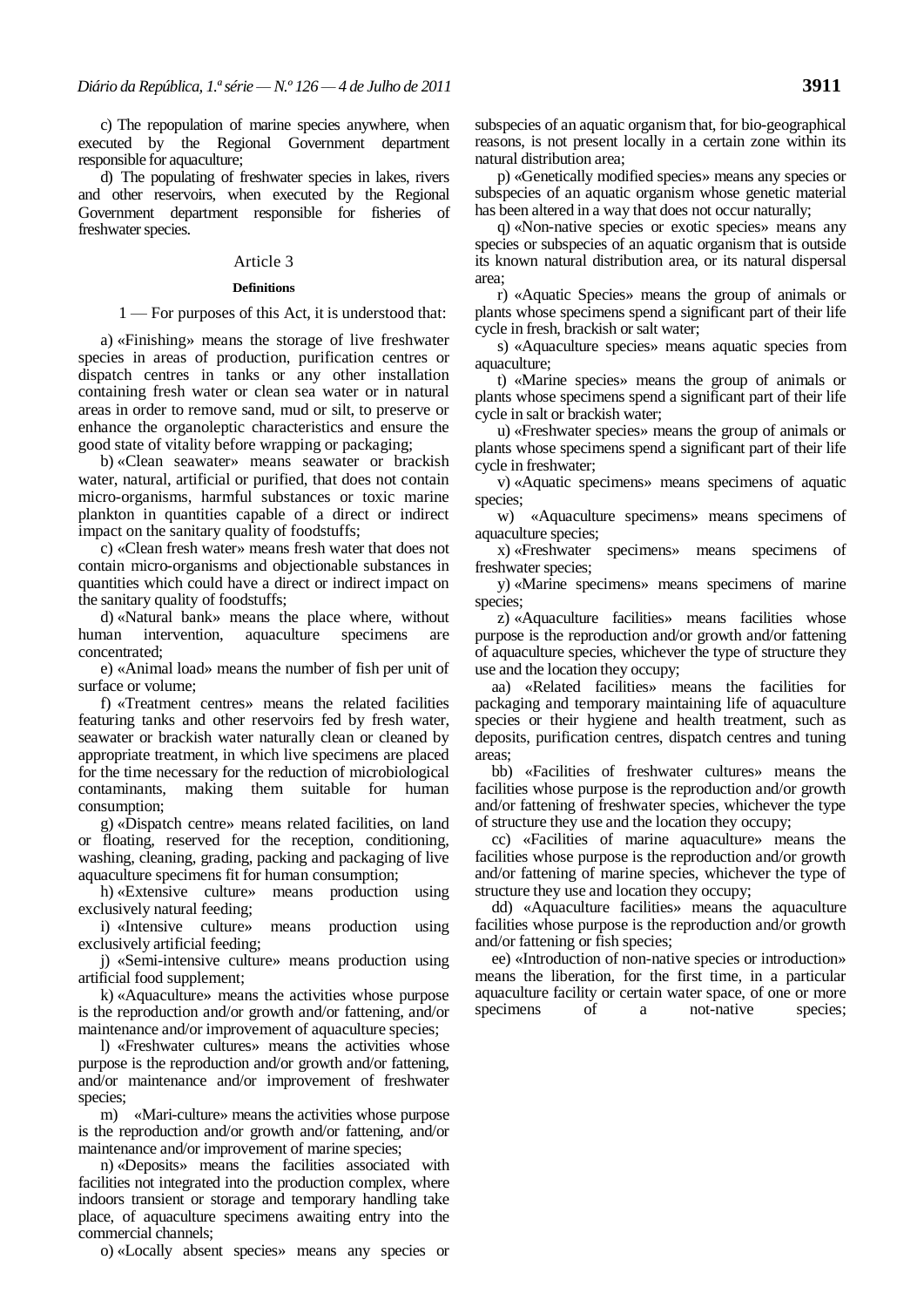ff) «Juveniles» means specimens with the final morphology of the species, which have not yet reached sexual development;

gg) «Monoculture» means the system aimed at the culture of only one aquaculture species in a given space;

hh) «Polyculture» means the system aimed at the culture of more than one aquaculture species in the same physical space;

ii) «Populating» means the release, into a specific aquaculture facility or specific water space, of one or more specimens of aquatic species;

 jj) «Repopulation» means the release, into a specific aquaculture facility or specific water space, of one or more specimens of an indigenous species, of a previously present but now locally absent species, or of a previously introduced non-native species;

kk) «Translocation» means the release, for the first time, into a particular aquaculture facility or specific water space, of one or more specimens of a locally absent species;

ll) «Units of reproduction» means the aquaculture facilities intended to produce, by artificial methods, the different stages of embryonic development of certain species - gametes, eggs, larvae, post-larvae, juveniles, and spores;

mm) «Fish nursery» means the floating structure, anchored or tied to a vessel, or aquarium, or tank, or reservoir on land, where the temporary maintenance of species from marine fisheries takes place;

nn) «Tuning area» means the related property comprising any part of territory, clearly marked by buoys, poles or other fixed means, and used exclusively for the natural purification of live aquaculture specimens.

2 — The member of the Regional Government responsible for aquaculture shall establish, by order or ordinance, other definitions related to the full applicability of this Act and its regulations.

# Article 4

# **Arrangements applicable to the cultivation of aquatic species**

1 — Under paragraph 2 of Article 28 of Law Nr. 54/2005 of the  $15<sup>th</sup>$  of November, the jurisdiction of the maritime public domain with respect to licensing, installation and exploitation of the facilities of marine aquaculture and such related, is the jurisdiction of the Regional Government department responsible for aquaculture, except at the margins, of coastal waters and inland waters, subject to tidal influence, whose jurisdiction is of the Regional Government department responsible for water resources.

2 — The system of private use of non-seawater public areas, for the installation and exploitation of aquaculture facilities and such related, that are located on land, is governed by the provisions of Decree-Law Nr. 468/71 of November  $5<sup>th</sup>$ , and the Laws Nrs. 54/2005 of November 15<sup>th</sup>, and 58/2005 of 29<sup>th</sup> of December, notwithstanding the provisions of this current Act.

3 — The animal health requirements for the cultivation of aquatic species are governed by Decree-Law Nr. 152/2009 of  $2<sup>nd</sup>$  of July, notwithstanding the provisions of this current Act.

4 – It is up to the Regional Government department responsible for aquaculture to evaluate and decide on the socio-economic interest of each project to establish aquaculture cultures to be installed and explored in the region.

5 – It is up to the member of the Regional Government responsible for aquaculture to establish, by ordinance, the business constraints of aquaculture in the region and provide the criteria and conditions for their implementation to ensure the management of the sector.

6 - The regulations referred to in the preceding paragraph may establish, in particular, the following constraints, by providing the conditions and criteria for their application:

a) Classification and delimitation of areas for the cultivation of aquaculture species and definition of the conditions for aquaculture activity, as well as their requirements;

b) Prohibition or restriction of aquaculture operation in some areas or for certain periods or certain species;

c) Definition of the types, characteristics and settings of the instruments for catching and handling aquaculture species, as well as tanks and other reservoirs or cultivation structures;

d) Setting conditions for using the instruments for catching and handling aquaculture species, as well as tanks and other reservoirs on land or cultivation structures at sea;

e) Limitation of the quantity or weight of each species to be cultivated by facility of aquaculture, by type of facility, by zone, by island or in the Region;

f) Definition of the species that may be used for aquaculture cultures, by aquaculture facility, by type of facility, by zone, by island or in the Region;

g) Definition of labelling and traceability of aquaculture products.

7 – The installation and use of anchored fish nursery is subject only to authorization of the member of the Regional Government responsible for fisheries, on the advice of the local maritime authority and, where applicable, the port authority.

8 - The installation and use of fish nurseries on land is subject only to authorization of the member of the Regional Government responsible for fisheries.

9 - The use of fish nurseries tied to fishing vessels is exempt from any authorization.

# Article 5

### **Rules applicable to the culture of aquatic species for scientific or technological development**

1 - The culture of aquatic species for scientific or technological development can be carried out by the Regional Government department responsible for aquaculture or by a scientific body of recognized merit in the field of aquatic sciences.

2 - The culture of aquatic species for scientific or technological development is only subject to approval by the member of the Regional Government responsible for Aquaculture.

3 – The authorization for the installation of the aquaculture facility and such related, for scientific or technological development, issued by the Regional Government department responsible for aquaculture, dispenses all other proceedings under this current Act and entitles the entity to whom the authorization for installation was granted, to explore the facility.

4 – The authorization for installation in the preceding paragraph is preceded by a Legal Opinion by the following entities: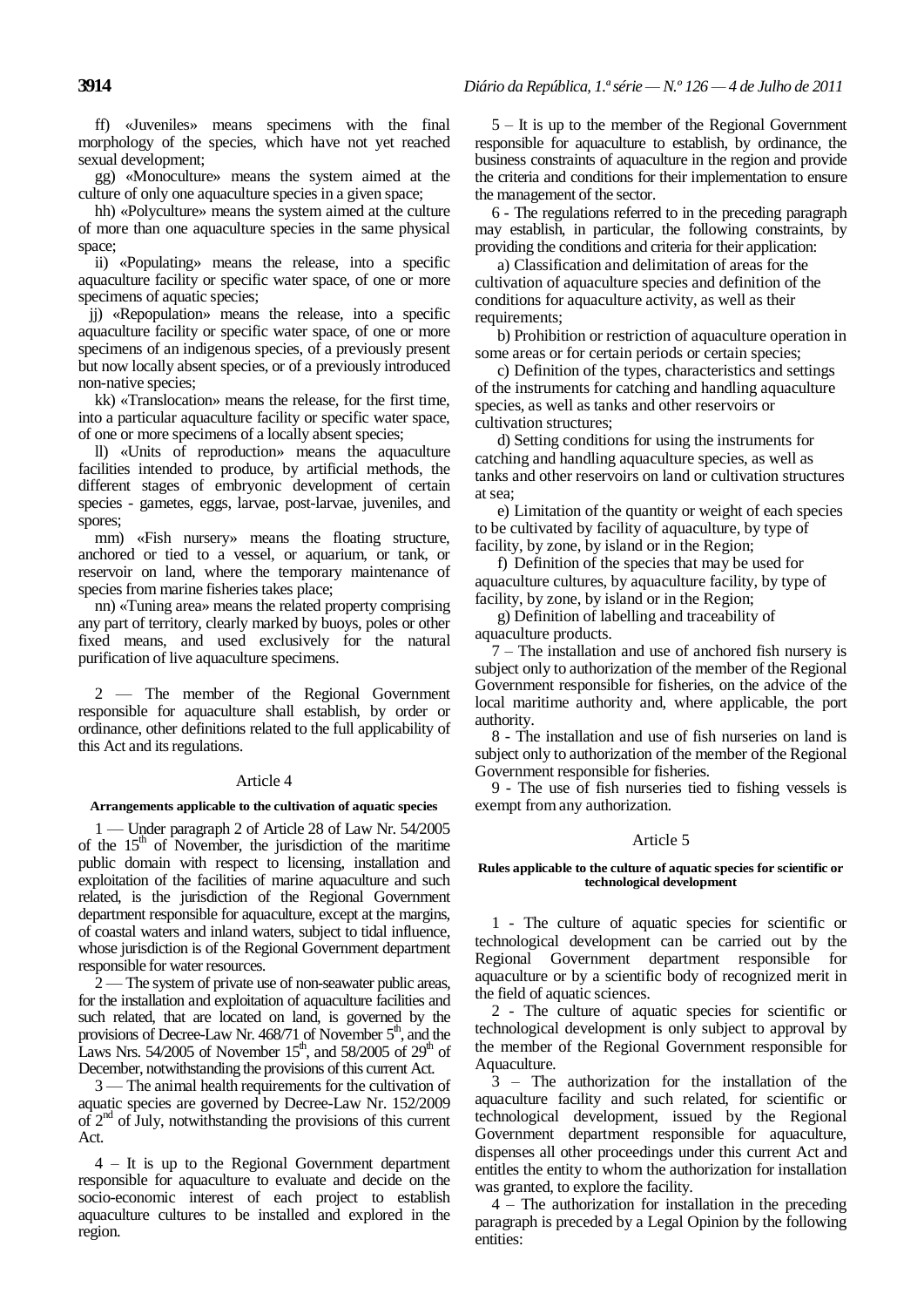a) Regional Government Department responsible for the environment, if the facility is located in a protected area;

b) Regional Government Department responsible for freshwater fish species, if the facility is located in a pond or river;

c) Regional Government Department responsible for Fishing of marine species, if the facility is located in Azores waters;

d) Local body of maritime authority, if the facility is located in a whole or partial area of maritime jurisdiction.

5 - The opinion of each entity mentioned in the preceding paragraph is binding if based on the applicable legal texts and regulations within the jurisdiction of the concerned department or agency.

6 - The absence of a Legal Opinion within 30 days should be construed as favourable to the project.

7 - The products of the culture of aquaculture species for scientific or technological development cannot be released into the market.

# Article 6

# **Regime applicable to the experimental culture**

# **of aquatic species**

1 - The experimental culture of aquatic species can only be exercised by a natural person or legal entity in partnership with a scientific entity with recognized merit in the field of aquatic sciences.

2 - The experimental culture of aquatic species is only subject to approval by the member of the Regional Government responsible for Aquaculture.

3 - Authorization for the installation of experimental facility of aquaculture and such related cannot be longer than five years.

4 - Authorization for the installation of experimental facility of aquaculture and such related, issued by the Regional Government department responsible for aquaculture, dispenses all other proceedings under this Act and gives the right to explore the facility by the authority to whom permission for the installation for the defined period was granted, without prejudice to paragraph 8.

5 - The authorization for installation mentioned in the previous paragraph is preceded by a Legal Opinion by the following entities:

a) Regional Government Department responsible for the environment, if the facility is located in a protected area;

b) Regional Government Department responsible for freshwater fish species, if the facility is located in a pond or river;

c) Regional Government Department responsible for Fishing of marine species, if the facility is located in Azores waters;

d) Local body of maritime authority, if the facility is located in a whole or partial area of maritime jurisdiction.

6 - The legal opinion of each entity mentioned in the preceding paragraph is binding if based on the applicable legal texts and regulations within the jurisdiction of the concerned department or agency.

7 - The absence of a Legal Opinion within 30 days should be construed as assent to the draft.

8 - The products of the experimental culture of aquatic species can only be launched into the market after approval by the Regional Government department responsible for animal health, in accordance with the provisions of Decree-Law Nr. 152/2009 of July  $2<sup>nd</sup>$  and the other applicable regulations.

# CHAPTER II

# **Aquaculture**

# Article 7

# **Installation Authorization**

1 – The installation of aquaculture facilities and such related, and also any activity of culture of aquatic species practiced in those facilities, is subject to authorization granted by the Regional Government member responsible for aquaculture.

2 - The authorization for installation of the facility of aquaculture and such related, issued by the Regional Government department responsible for aquaculture, replaces the previous license of the private use of water resources of the public maritime domain referred to in Law Nr.  $58/2005$  of December  $29<sup>th</sup>$ , as well as titles for the use of water resources of the public maritime domain referred to in Decree-Law Nr. 226 -A/2007 of May  $31<sup>st</sup>$ , except on the margins, coastal waters and inland waters, subject to the influence of tides.

3 - Authorization for the installation of the aquaculture facility and such related, issued by the Regional Government department responsible for aquaculture, temporarily dispenses, up to the phase of licensing the exploitation, the authorization or registration provided for in Decree-Law Nr. 152/2009, of July  $2<sup>nd</sup>$ .

4 - Authorization for the installation of the aquaculture facility and such related, issued by the Regional Government department responsible for aquaculture, incorporates and supersedes any authorization or license provided for in other specific regulations.

5 - Whenever appropriate, by joint order of the members of the Regional Government responsible for aquaculture and/or fishing of aquatic species and/or animal health, and/or environment, other conditions of the authorization process for installing aquaculture facilities and such related, may be established.

# Article 8

# **Exploitation Licensing**

1 - The exploitation of aquaculture facilities and such related must be licensed by the department of the regional government responsible for aquaculture.

2 – The licensed facility is given a unique identification number by the Regional Government department responsible for aquaculture, to be used by all departments of the Regional Government to register and identify the concerned facility.

3 - The set of identification referred to in the preceding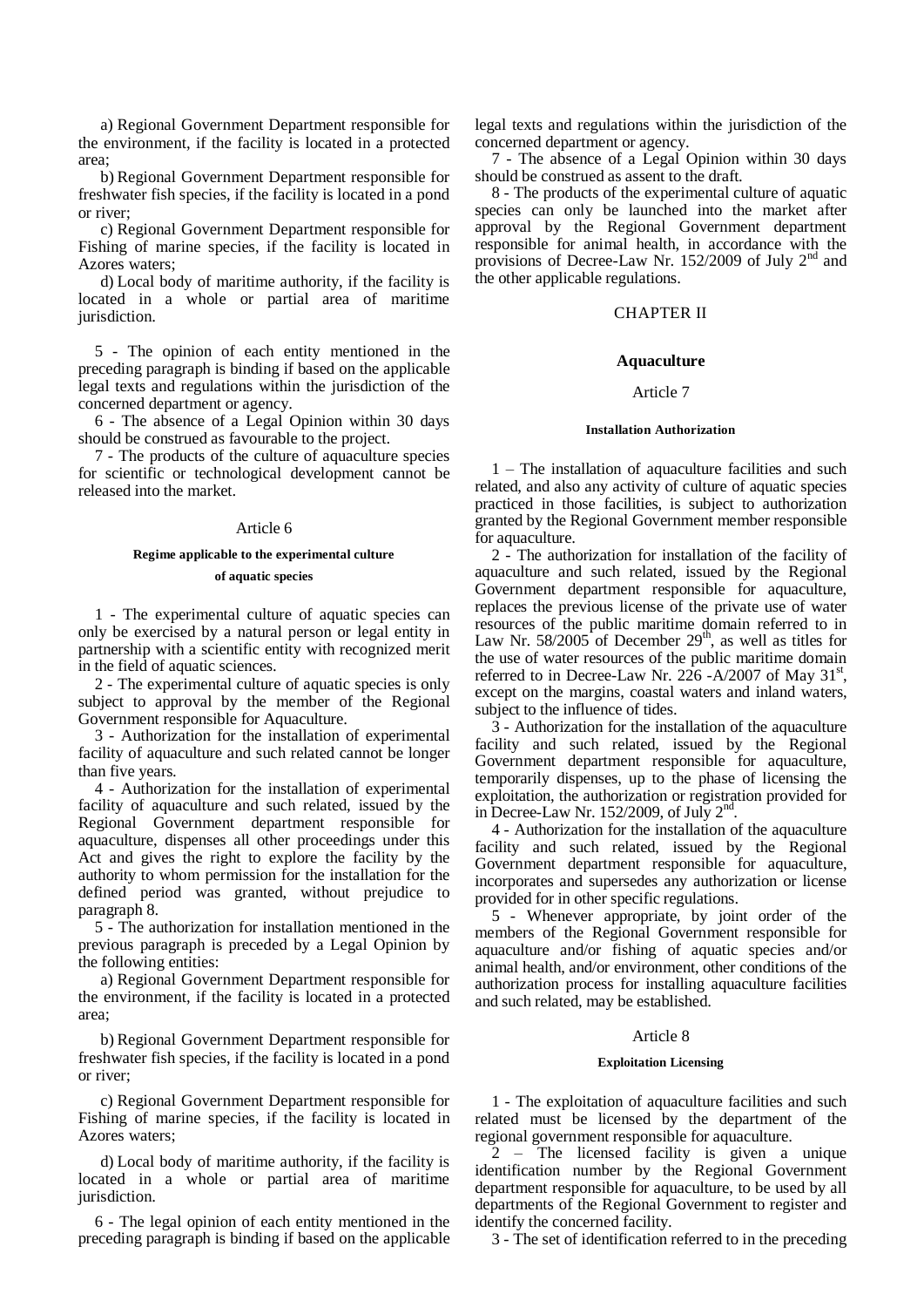paragraph supersedes any other number or identification set provided for in specific legislation, with the exception of the veterinary control number to be issued by the Regional Government department responsible for animal health.

4 - Where appropriate, by joint order of the members of the Regional Government responsible for aquaculture, and/or fishing of aquatic species and/or animal health, or environment, other conditions of the authorization process for licensing of the exploitation of aquaculture facilities and such related, may be established.

# Article 9

### **Activity Records**

In addition to the records of the aquaculture activities provided for in the following Article and in the applicable European Union regulations, the member of the Regional Government responsible for aquaculture may establish, by ordinance, other required records and rules to be applied to aquaculture for purposes of information and control.

### Article 10

### **Control of the Activity**

1 - In order to control the activity of the aquaculture facilities and related services, a record containing the following elements is created in the Regional Government department responsible for aquaculture:

a) The identity of the initial holder's authorization for installation and exploitation license, and those to whom they are transmitted, pursuant to this Act;

b) The location and size of the facility, as well as the nature and legal status of the place that it occupies;

c) The identification number assigned to it and, where applicable, the number of veterinary control;

d) The authorized species and planned production capacity for each of them;

e) Any specific conditions that the facility must comply with, namely exploitation regime and system.

2 - The holders of aquaculture facilities are required to submit to the Regional Government department responsible for aquaculture, up to the  $1<sup>st</sup>$  working day of June of each year, the production maps relating to the previous year, using the form available at the Portal of the Regional Government on the Internet by the Department of the Regional Government responsible for aquaculture.

# Article 11

## **Transfer of Specimens**

1 - The transfer of live specimens among aquaculture facilities or for tuning areas is subject to the approval of the Regional Government department responsible for aquaculture, requiring:

a) Legal Opinion of the Regional Government department responsible for the environment, in case any of the facilities or tuning areas are located in a protected area;

b) Legal Opinion of the Regional Government department responsible for fisheries of freshwater species, in case the facility or tuning areas are located in a pond or river;

c) Legal Opinion of the Regional Government department responsible for fisheries of marine species, in case the facility or tuning areas are located in Azores waters.

2 - The legal opinion of each entity mentioned in the preceding paragraph is binding if based on the legal texts and regulations within the jurisdiction of the concerned department or agency.

3 – The lack of legal opinion within 30 days should be construed as favourable.

4 - The decision on the request for authorization referred to in paragraph 1 is made within 60 days after the receipt of the request, considering it as tacitly approved in the absence of a decision, after this period.

5 - For the purpose of analysing the request for authorization or monitoring the operation referred to in paragraph 1, the Regional Government department responsible for aquaculture may use specialized external technical services or scientific entities of recognized merit in the field of aquatic sciences.

### Article 12

# **Genetically modified or non-indigenous species**

1 - The release of genetically modified aquatic species living in any type of aquaculture and such related is forbidden.

2 - Without prejudice to specific legislation, the release of non-indigenous live aquatic species in any type of aquaculture and such related, is forbidden unless otherwise authorized by the Regional Government department responsible for aquaculture, which for this purpose requires prior binding legal opinion by the following entities:

a) Regional Government Department responsible for Environment;

b) Regional Government Department responsible for animal health;

c) Regional Government Department responsible for fisheries of freshwater species, in case the facility is located in a pond or river;

d) Regional Government Department of Fisheries of marine species, in case the facility is located in Azores waters.

3 - In the process of authorization referred to in paragraph 2, the intervening parties shall observe the procedures laid down in Regulation (EC) Nr. 708/2007, of the Council, of June  $11^{\text{th}}$ .

4 - For the purpose of analysis of the application referred to in paragraph 2, the Regional Government department responsible for aquaculture may use external technical specialized services or consult scientific organizations of recognized merit in the field of aquatic sciences.

# Article 13

### **Standards of quality, health and hygiene of the products**

Products from aquaculture facilities and such related must comply with standards of quality, sanitation and hygiene applicable to fisheries.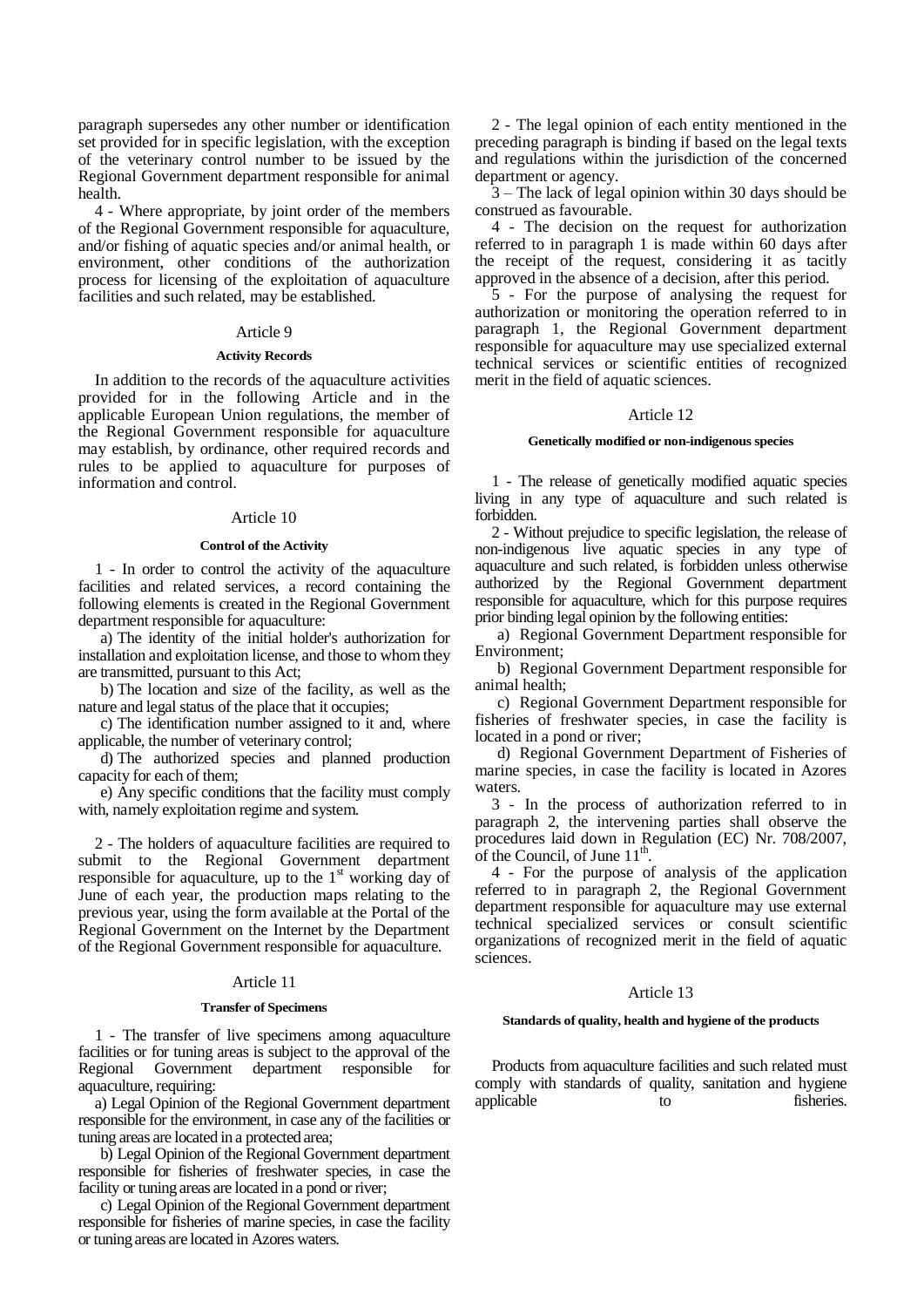# **Size of specimens from aquaculture facilities**

1 - Specimens from the aquaculture facilities may be traded with size or weight below those established for fishery products, whichever stage of their life cycle, without prejudice to the following paragraph.

2 - By Order of the members of the Regional Government responsible for aquaculture and fisheries of freshwater species, minimum sizes for the marketing of certain aquaculture species can be set.

3 - The products referred to in paragraph 1 must be accompanied by documentary evidence of the sale, displayed, whenever required, by any competent authority for its supervision.

#### Article 15

## **The populating of aquaculture facilities**

1 - The populating of aquaculture facilities is carried out using juveniles produced in nurseries.

2 - The preceding paragraph shall not apply when, for economic or technical reasons, or for lack of installations in the region, the species are not yet viable for artificial reproduction locally.

3 - The capture of the species mentioned in the preceding paragraph is subject to the arrangements set in the legal framework for Azorean fishing and other applicable arrangements, without prejudice to the paragraphs following this Article.

4 - The operations mentioned above can be made only by boats and personnel at the service of the owners of the facilities, or by fishing vessels, catchers of marine resources or fishermen, who hold the respective professional title, upto-date.

5 - Applications for permission to capture wild specimens for populating, to be formulated by the owners of the facilities, to the member of the Regional Government responsible for fisheries, should indicate the vessels or persons involved in the capture, as well as the quantities to be caught, by weight and number of specimens.

### CHAPTER III

### **Installation of Facilities**

# Article 16

#### **Requirements for local installation**

The locations, on land or sea, for the installation of aquaculture facilities and such related, must meet the following requirements:

a) Have adequate health conditions for cultures being produced;

b) Not prejudice natural banks of species whose preservation is deemed necessary, with a view to their conservation and sustainable exploitation;

c) Comply with the regulation of the areas subject to territorial management tools and areas integrated in the regional network of protected areas;

d) Have conditions for the implementation of the physical structures appropriate for the type of facility to be installed;

e) Not impair navigation;

f) Not induce significant negative impacts on the fauna, flora and surrounding habitats and existing cultural heritage, buried or submerged;

g) Safeguard the good quality of the water;

h) That their use does not collide with the interests of other activities already authorized for such sites.

### Article 17

# **Technical conditions of facilities**

1 - The aquaculture facilities located on land observe the parameters of discharge provided for in the applicable legislation, using, if necessary, the proper means for waste treatment.

2 - The aquaculture facilities located at sea or in areas of official ownership in land, have passage lanes with a width to be defined case-by-case by the Regional Government department responsible for aquaculture, in order to safeguard access to other facilities.

3 – The deposits of aquatic species, as well as treatment and dispatch centres, satisfy the conditions set out in Annex II of Regulation (EC) Nr. 852/2004 of the European Parliament and of the Council, of April  $29<sup>th</sup>$ , and Annexes I and III of Regulation (EC) Nr. 853/2004 of the European Parliament and of the Council, of April 29<sup>th</sup>.

4 – The tuning zones meet the conditions set out in Annexes I and III of Regulation (EC) Nr. 853/2004 of the European Parliament and of the Council, of April  $29<sup>th</sup>$ .

### Article 18

#### **Request for authorization for installation**

1 - The request for authorization for the installation of aquaculture facilities and such related is directed to the member of the Regional Government responsible for aquaculture.

2 - Requests for authorization must include:

a) The identification and address of the applicant, indicating his taxpayer number or the number of legal person;

b) The location, the facility's confrontations and its name, indicating the location, parish and county.

3 - The request for authorization must be accompanied by the following elements, where applicable:

a) Photocopy of the tax identification number and identity or citizen card of the applicant or, in the case of legal person, the certificate of registration;

b) Ownership of the land on which the facility is to be installed, in the case of private property or, if the applicant is not the owner, the title that gives him the right to use it for the purposes required;

c) Description and justification of the production process;

d) Plant of the facility on a scale not less than 1:5000, with vertices of the polygonal to determine the boundaries of the facility, numbered and referred to the geographical coordinates in the WGS84 reference;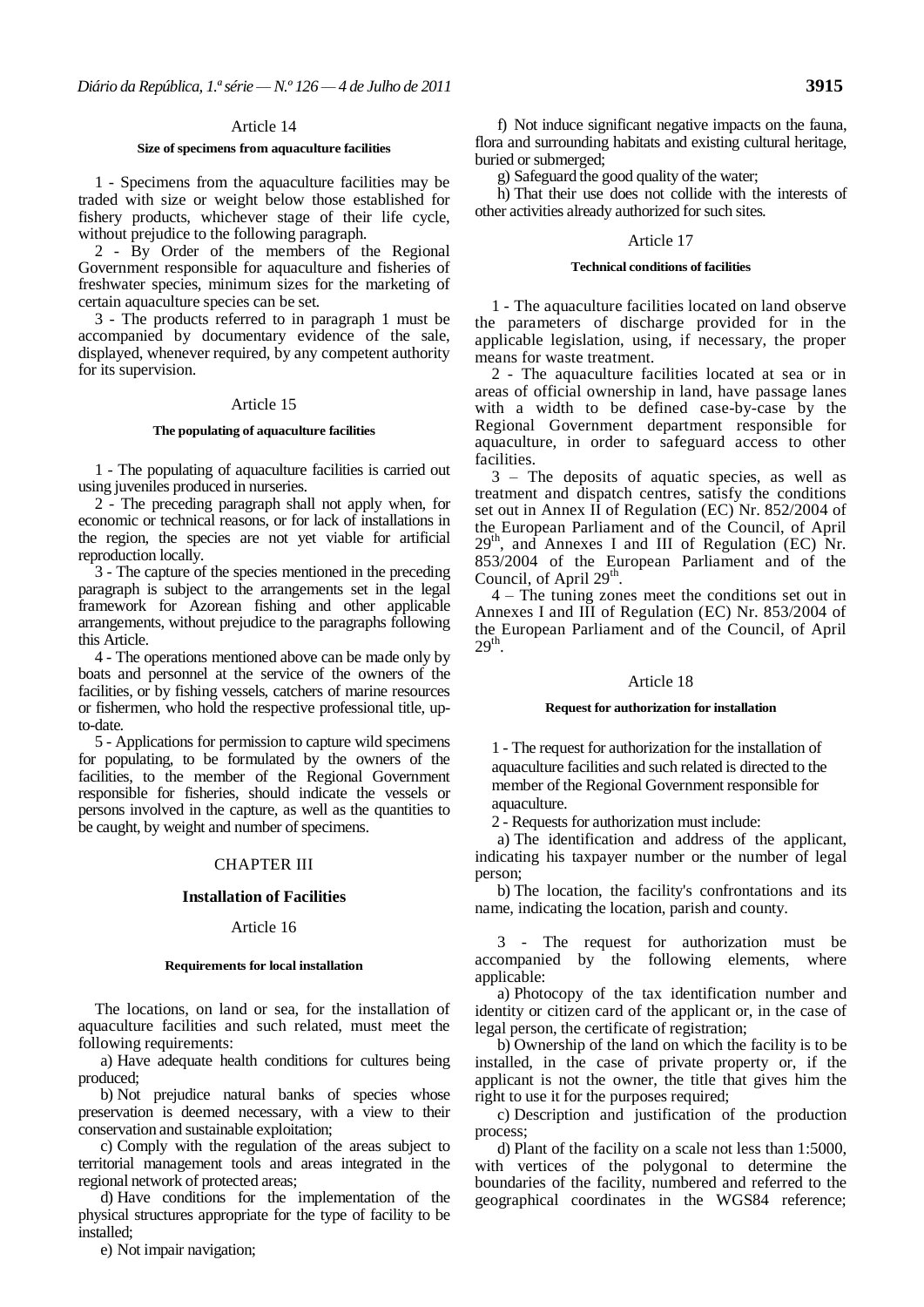e) Drawings of infrastructure on a scale not less than 1:200, indicating, namely: warehouses, outdoor circuits, sanitary facilities and temporary storage of solid waste;

f) Plant or drawings of the details of infrastructure, tanks and other reservoirs, cages and other equipment related to the culture of aquatic species, in appropriate scale;

g) Where applicable, the project for maritime signalling, to be prepared according to the type of facility.

4 - The title of the property referred to in paragraph b) of nr. 3 can be temporarily replaced by a contract of promise of buying and selling of the place where one wants to install the facility, but the deed must, however, be bestowed upon referral of the process, for the effects of the authorization order.

5 - The descriptive document referred to in subparagraph c) of nr. 3 shall include, where applicable, the following:

a) Detailed description of the activity to be developed, of the equipment and materials to be used, indicating the installations that they want to build, characteristics of the work to be done and interior finishes;

b) Description of the production process;

c) An indication of the culture system, the exploitation regulations with an indication of the species to be cultivated and origin of the juveniles for populating;

d) Indication of the biological products, chemicals and drugs to be used;

e) Description of the installations for the supply and storage of drinking water and water for life support of aquaculture, as well as the volume of water to be used;

f) Indication and description of the number of workers and the number of bathrooms, showers, toilets and changing rooms;

g) Indication of production capacity;

h) Indication of the circuit and operating conditions of the hydraulic system of the production areas;

i) Indication of the system of waste management, including registration, prevention, reuse, sorting, storage, collection, transport, valuation and disposal of waste;

j) Indication of management system of by-products, including registration, prevention, reuse, sorting, storage, collection, transport, valuation and disposal of by-products.

6 - The request for authorization must be submitted in digital format.

7 - The project referred to in paragraph g) of nr. 3 is submitted by the Regional Government department responsible for aquaculture, to the local maritime authority in whose jurisdiction the applicant intends to install the facility for the purpose of issuing a binding opinion, within 60 days.

8 - The lack of legal opinion within the period referred to in the preceding paragraph shall be construed as assent and the project tacitly approved.

# Article 19

# **Instruction and assessment of the Process**

1 - The statement of the authorization process for installation is of the competence of the Regional Government department responsible for aquaculture.

2 - When it is found that the process is not in accordance with the preceding Articles, the Regional Government department responsible for aquaculture will notify the applicant within 30 days from the date of its entry, to gather the missing information or correct any anomalies.

3 - The evaluation of the process begins only after the full presentation of it all.

4 - The Regional Government department responsible for aquaculture sends a copy of the process to each of the entities represented in the commission for aquaculture referred to in Article 21, who emit a prior legal opinion on the merits of the project, within 30 days of its receipt.

5 - The preliminary reports referred to in the preceding paragraph are not binding at this stage and must be substantiated by the legislation and regulations applicable within the competence of each department or agency concerned, and the Regional Government department responsible for aquaculture must promote actions that are necessary to remedy any deficiencies in the project.

6 - Apart from the preliminary legal opinions referred to in the preceding paragraphs, the process continues its progress under the terms of the following Article.

# Article 20

### **Subsequent Measures**

1 - When the facility is located within an area under maritime jurisdiction, the Regional Government department responsible for aquaculture will, within 30 days after receipt of the full process, or its revision, promote the following steps:

a) Draw up a notice containing the request for authorization, which will be posted for a period of 30 days, in the building of the local body of maritime authority, at the fish market and in other public places traditionally used for display, so that any third party can infer written complaints which they deem appropriate, without prejudice to paragraph 2;

b) Have published, at least once, the notice referred to in the preceding paragraph in a newspaper, of the island or islands where the facilities will be installed, without prejudice to paragraph 2;

c) Call upon the commission for aquaculture, as provided in Article 22, for final considerations of the proposed project, including any complaints, and visits to the site, whenever this is justified.

2 - The procedures referred to in points a) and b) of paragraph 1 will not take place in the case of facilities to be located in previously approved production areas for aquaculture, as well as in processes already submitted for procedure of environmental impact assessment or if the facilities are under experimental or scientific regime.

# Article 21

# **Composition of the aquaculture Commission**

1 - The commission for aquaculture is made up of the following:

a) A representative of the Regional Government department responsible for aquaculture;

b) A representative of the Regional Government department responsible for environment;

c) A representative of the Regional Government department responsible for animal health;

d) A representative of the Regional Government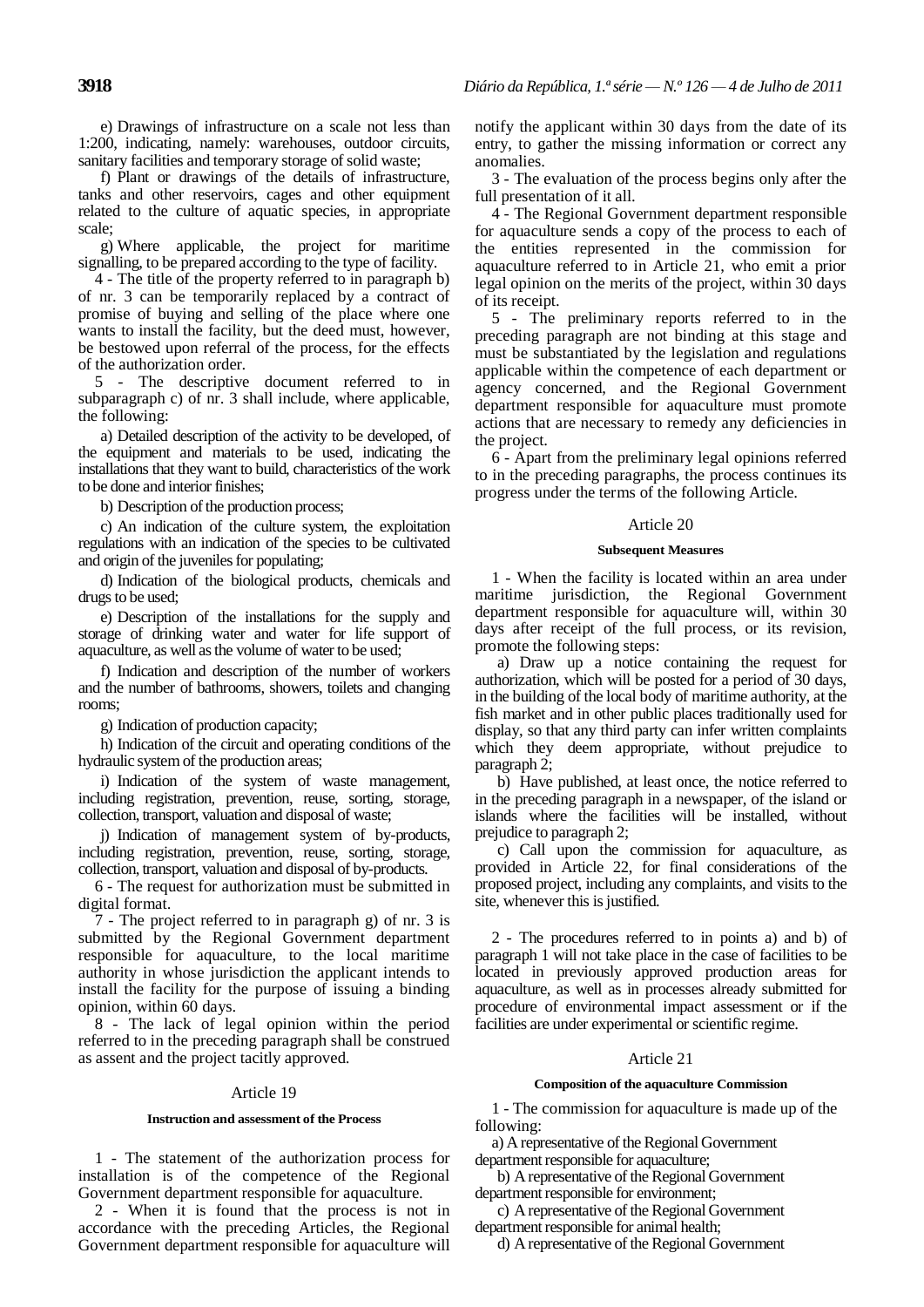department responsible for fisheries of freshwater species, in case the facility is located in a pond or river;

e) A representative of the Regional Government department responsible for fisheries of marine species, in case the facility is located in Azores waters;

f) A representative of the Port Authority in case the facility is located in an area wholly or partly under port jurisdiction;

g) A representative of the local body of maritime authority, in case the facility is located in an area wholly or partly under maritime jurisdiction;

h) A representative from the local authority of the area of the facility, in case it is located on land.

2 - The Regional Government department responsible for aquaculture may invite a scientific body of recognized merit in the field of aquatic sciences, and other entities whose opinion is relevant, to join the committee of aquaculture in the assessment of any submitted project.

3 - The aquaculture committee is chaired by the representative of the Regional Government department responsible for aquaculture.

4 - The aquaculture committee operates when the majority of its members is present or when the number of members present, together with the number of written opinions under paragraph 5, provide an equal or greater number than the that of most members.

5 - Any department of the Regional Government, by issuing a written opinion in favour of the project, shall be relieved of nominating his representative to attend meetings and surveys undertaken by the commission of aquaculture.

# Article 22

## **Meeting**

1 - The aquaculture commission meets within 30 days after the expiry of the notice or posting, or in the absence of a notice, within 60 days of delivery of the project.

2 - The date of the meeting is communicated by the Regional Government department responsible for aquaculture to the aquaculture committee members, with at least 10 days prior notice.

3 - The applicant, or his representative, may accompany the visit to the site, in the cases where such takes place.

# Article 23

## **Minutes of the meeting and committee's legal opinion**

1 - The minutes of the meetings held are drafted by the representative of the Regional Government department responsible for aquaculture, signed by all stakeholders.

2 - The minutes include the legal opinion of the Commission and its conclusion must take the form of one of the following:

*a) Favourable;*

*b) Conditioned favourable;*

*c) Unfavourable.*

3 - The committee's legal opinion is considered favourable whenever obtained at least by the consent of the majority of its present members and as long as there is no unfavourable legal opinion pursuant to paragraph 6.

4 - When the opinion is conditioned favourable, the minutes must include the elements that are missing, to be

corrected or reformulated, and whether they have to be returned to be reassessed by the aquaculture committee, or whether they can be reviewed only by the Regional Government Department responsible for aquaculture, in which case the minutes should include the delegation of authority to that effect.

5 - The application is refused when the committee's opinion is unfavourable or, in the case of conditioned favourable, the applicant has not submitted the missing elements referred to above within the period specified under paragraph 2 of the next article.

6 - The legal opinion of each entity that comprises the aquaculture committee is binding if based on statutes and regulations within the jurisdiction of the concerned department or agency.

7 - When one of the entities summoned to the meeting of the aquaculture committee does not give a legal opinion during the meeting or does not attend the meeting without being excused pursuant to paragraph 5 of Article 21, his opinion is considered tacitly favourable.

# Article 24

# **Communication of the results of the committee meeting**

1 - The Regional Government department responsible for aquaculture must notify the person concerned, within 30 days after the date of the meeting having taken place, its result, with delivery of a photocopy of the minutes.

2 - When the committee's legal opinion is favourable, the applicant is notified that he may, within the period prescribed by the commission, make its correction or reformulation, according to the recommendations made by the committee that assesses the project, sending, for that effect, the project's correction or reformulation.

# Article 25

## **Decision on the request for installation**

1 – Having been checked by the commission or department of the Regional Government responsible for aquaculture, in case the authority is delegated to him pursuant to paragraph 4 of Article 23, that the procedure referred to in the preceding paragraphs has been complied with and the conditions for approval have been met, the submitted case shall be subject to order of approval of the installation by the member of the Regional Government responsible for aquaculture.

2 - The applicant and the entities involved in the process are notified of the content of the order of the Regional Government department responsible for aquaculture.

# Article 26

### **Order authorizing installation**

The order authorizing for installation must comprise, *inter alia*, the following elements:

- a) The identity of the authorization holder;
- b) The name, location and area of the facility;
- c) The authorized species, the system of exploitation and the culture system, as well as the identification set assigned;
- d) Any specific conditions to be met by the facility and its exploitation.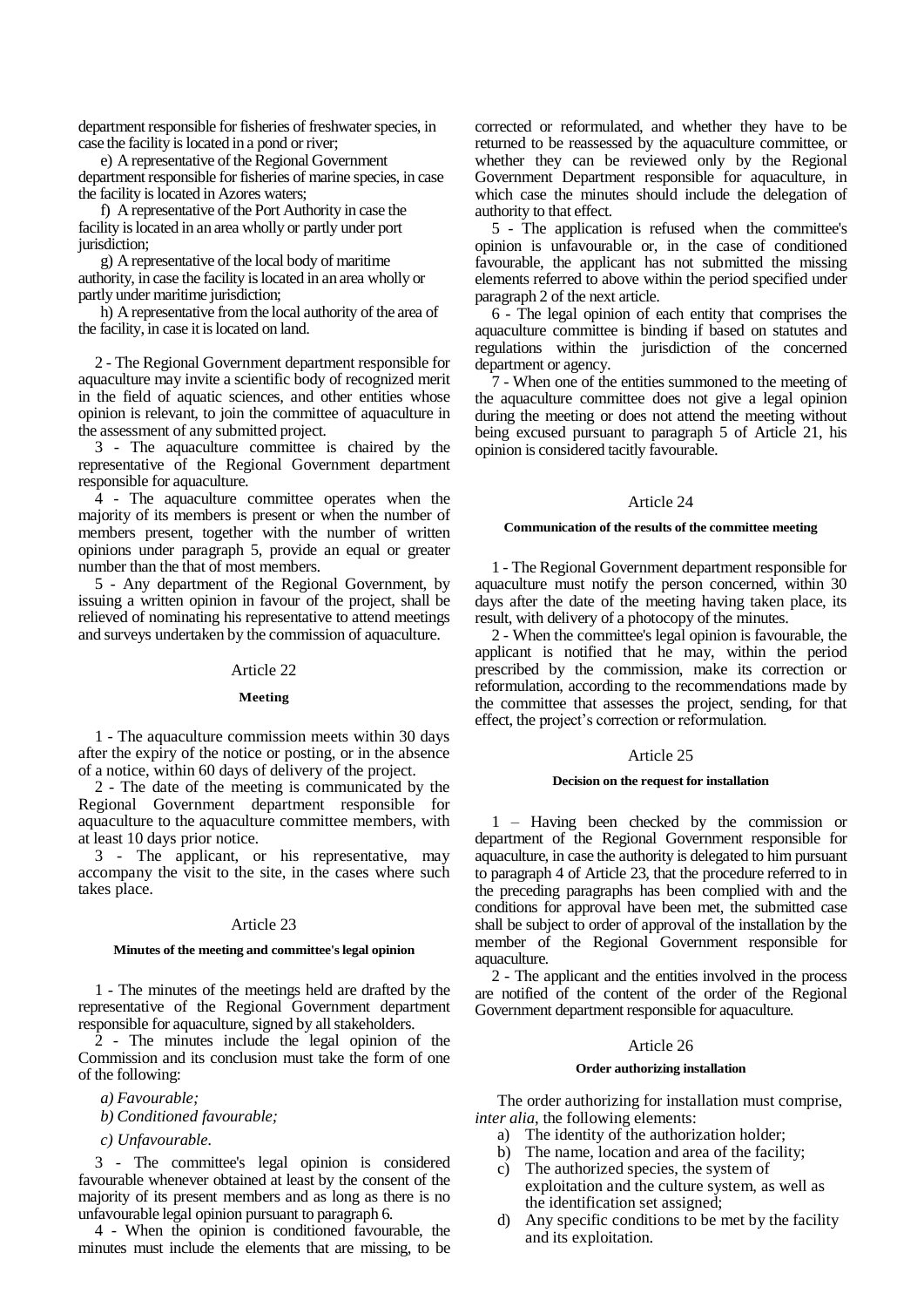### **Communication of the start of the installation**

1 - After the notification referred to in paragraph 2 of Article 25, the applicant shall notify the Regional Government department responsible for aquaculture of the start date and expected duration of the works on land, or for the installation of the structures at sea, which must be completed within 18 months from the date of notification of the authorization order.

2 - In exceptional cases, for reasons beyond the holder of the installation authorization, the Regional Government department responsible for aquaculture may extend the deadline prescribed in the preceding paragraph, for the period deemed necessary.

# Article 28

#### **Transmission of authorizations**

The authorization to install aquaculture facilities and such related in areas or in private property is transferable to the new holders of the right to use and enjoy these areas as long as they so request to the department of the Regional Government responsible for aquaculture.

### Article 29

# **Expiry of the authorization**

1 - The authorization to install aquaculture facilities and such related expires in the following cases:

- a) Waiver of its holder;
- b) Death or extinction of the natural or legal person holding the facility, without prejudice to the preceding Article;

c) Failure to submit the application for exploitation permit within three months after completion of the works or installation procedures, pursuant to paragraph 1 of Article 27.

2 - The authorization for the installation of proprietary facilities in areas, also expire with the demise of its right of private use, except in case of their transfer under the terms of the previous Article.

# Article 30

### **Repeal of authorization for installation**

The following constitute grounds for repeal of the installation permits:

a) Failure to complete the works or the installation of the structures within the period specified in Article 27 from the date of notification of the order authorizing the installation;

b) The supervening occurrence of events that impair the checking of the requirements in Articles 16 and 17;

c) Termination of the right of use of public water.

# Article 31

# **Delimitation and signalling of the facilities** 1 - The aquaculture facilities are properly demarcated

and signposted.

2 - The delimitation and signalling of the facilities are made, as appropriate, with buoys or markers, placed in conspicuous places at the vertices of their polygonal boundary.

3 - The delimitation and signalling referred to in the preceding paragraph shall comply with the elements contained in the respective installation permits, being subject to checks and balances.

## CHAPTER IV

# **Areas of aquaculture production in Azores waters**

## Article 32

## **Facility of aquaculture production areas**

1 - The facility of aquaculture production area in Azores waters is made by resolution of the Regional Government, which sets out the respective geographical coordinates, the species authorized for cultivation, the production limits, the exploitation regime and its validity, as well as all elements referred to in paragraphs 5 and 6 and the following Article.

2 - The facility of aquaculture production area is proposed by a member of the Regional Government responsible for aquaculture, after obtaining a favourable legal opinion by the aquaculture committee.

3 - For the purposes of the preceding paragraph, the Regional Government department responsible for aquaculture promotes:

a) The actions provided for in paragraphs 4, 5 and 6 of Article 19 with the necessary adaptations, so that the aquaculture commission may consider the proposal;

b) The subsequent measures provided for in Article 20, with the necessary adaptations;

c) The aquaculture committee's meeting under Articles 22 and 23, with the necessary adaptations.

4 - The facility of aquaculture production area is preceded by a study of environmental impact or a statement or environmental impact, if the species or the amounts provided for the set of their exploitations of marine cultures require - pursuant to Regional Legislative Decree Nr.  $30/2010/A$ , of November  $15^{th}$  – an environmental impact study on the area intended for the facility of the aquaculture production.

5 - The facility of aquaculture production area must contain the environmental descriptors suitable for the characteristics of the areas for aquaculture production and their monitoring plan, according to that resulting from the application of the preceding paragraph.

6 - The aquaculture production areas referred to in the preceding paragraphs constitute a maritime space, suitably marked in accordance with the Rules of Maritime Waymarkings in force, and the recommendations of the International Association of Aids to Navigation and Lighthouse Authority, divided into lots, so as to group, in its interior, a set of marine aquaculture facilities, properly individualized.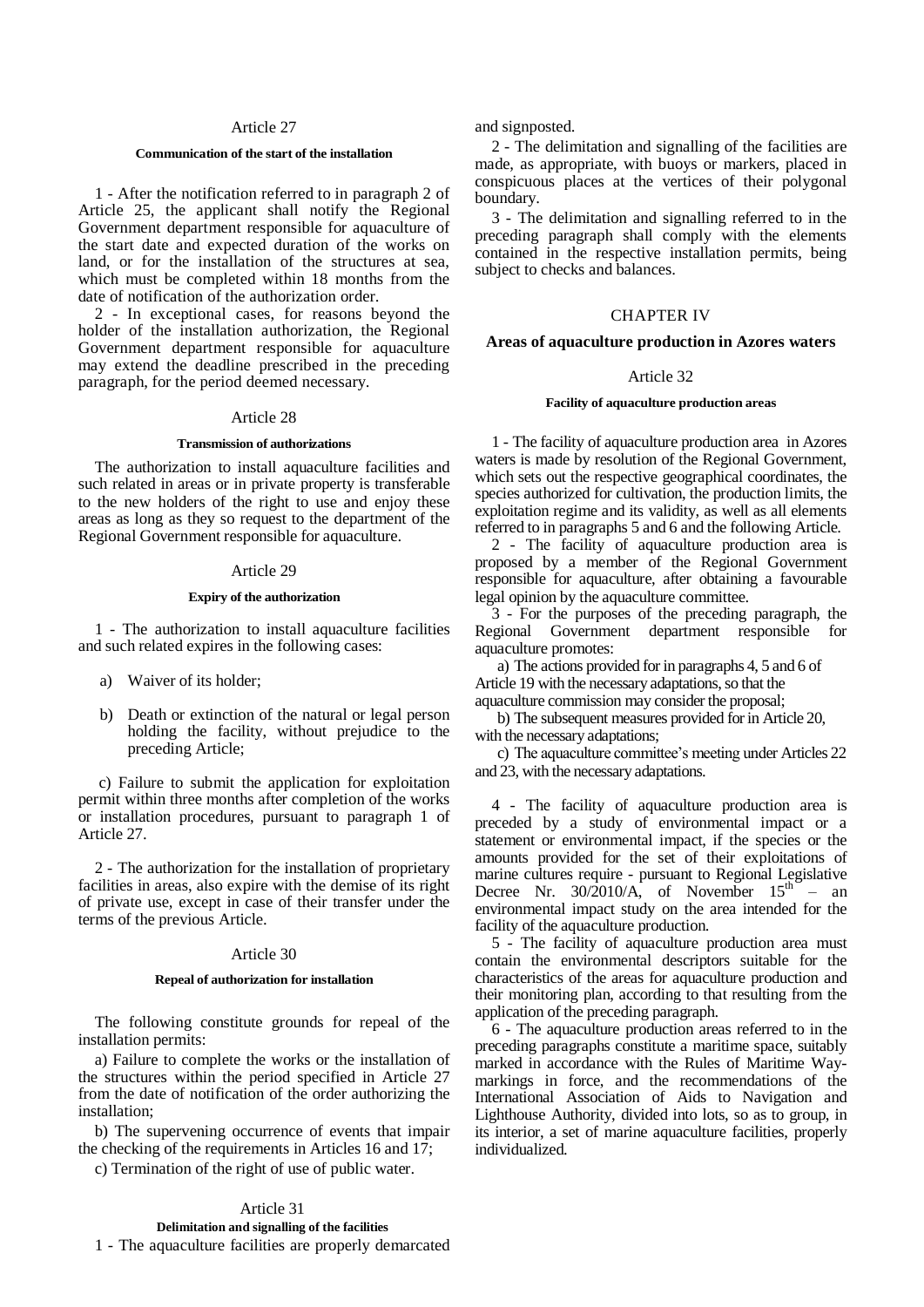### **Composition of the areas for aquaculture production**

1 - The aquaculture production areas shall be divided, on the inside, into lots numbered with the delimitations in the resolution of the Regional Government that establishes them, each lot corresponding to the sum of the effective area to be occupied by floating structures associated with aquaculture production and their area of protection.

2 - In addition to the lots referred to above, the areas of aquaculture production are composed of collective use areas that include navigation corridors and their maritime signalling.

3 - For licensing purposes, the dimensions of the facilities must conform to the lots referred to in paragraph 1.

### Article 34

# **Installation of facilities in areas of aquaculture production**

1 - The procedure for authorizing the installation of marine aquaculture facilities in areas of aquaculture production begins with the request to the Regional Government department responsible for aquaculture under the terms of Article 18.

2 - To consider the request under the previous paragraph, the Regional Government department responsible for aquaculture may require the applicant to submit, within 30 days, additional evidential elements, and shall ensure that the project for maritime signalling of the lot or lots of the facility have been approved by the competent authority.

3 - The member of the Regional Government responsible for aquaculture is competent to authorize the installation of marine aquaculture facilities in areas of aquaculture production.

4 – After the Regional Government department responsible for aquaculture has verified that the case meets the conditions of approval, the case shall be submitted for order of approval for the installation by the member of the Regional Government responsible for Aquaculture.

5 - The applicant is notified of the order referred to above, pursuant to Article 26, by the Regional Government department responsible for aquaculture.

6 - The authorization for installation may be revoked by a member of the Regional Government responsible for aquaculture if six months elapse from the date of notification referred to in the preceding paragraph without the installation of the facility having started.

7 - Completion of the installation of the facilities in areas of aquaculture production must occur within 18 months from the date referred to in paragraph 5.

8 - In exceptional cases, for reasons beyond the holder of the installation, the Regional Government department responsible for aquaculture may extend the period prescribed in the preceding deadline for the period deemed necessary.

9 - After installation is complete, the applicant requests the Regional Government department responsible for aquaculture the exploitation license for the facility, under Article 39 of the present Act, observing, for the exercise of exploitation, the provisions in Articles 40 *et seq* of this Act.

## Article 35

### **Pre-emptive Rights**

During the two years following the establishment of areas of aquaculture production, pre-emptive rights are given in the allocation of lots to individuals or legal persons engaged in fishing for at least three years and for ship-owners' associations or producer organizations, in the percentage of 20%, with a view to retraining or diversifying fishing activities.

## Article 36

# **Obligations of license holders in areas of aquaculture production**

1 - Holders of marine aquaculture facilities in areas of aquaculture production are required to participate in the share of investment costs with the installation, determined by the area of the lot or lots, as well as in the maintenance of the system for maritime signalling of aquaculture production areas in which they operate.

2 – The participation mentioned in the preceding paragraph may be subject to change, particularly in light of the granting of new licenses for that same area.

3 - Without prejudice to the obligation in paragraph 1, each holder of facilities for marine aquaculture is responsible for establishing and maintaining the maritime signalling of the lot or lots that have been assigned to them.

4 - The holders of marine aquaculture facilities in areas of aquaculture production must carry out and maintain a valid liability insurance to cover damage resulting from their activity, through action or omission, or that of their representatives or the people at their service for which they may be civilly liable, and whose capital and minimum conditions are set by the member of the Regional Government responsible for aquaculture.

# Article 37

### **Expiration and repeal of authorization to install or permit to operate in areas of aquaculture production**

Subject to the situations of expiration or repeal of the use of public water and situations of expiration and repeal of permits for installation and operating license under this law, the licenses for the exploitation of marine aquaculture facilities located in areas of aquaculture production can also be revoked by the Regional Government department responsible for aquaculture in the event of failure to comply with the preceding Article.

# Article 38

# **Navigation restrictions in the areas of aquaculture production**

1 - Navigation in the areas of aquaculture production is forbidden, as defined in this Act, except for vessels used by the holders of marine aquaculture facilities, inspection or investigation vessels or other duly authorized.

2 - Navigation within the areas of aquaculture production, by the vessels referred to in the preceding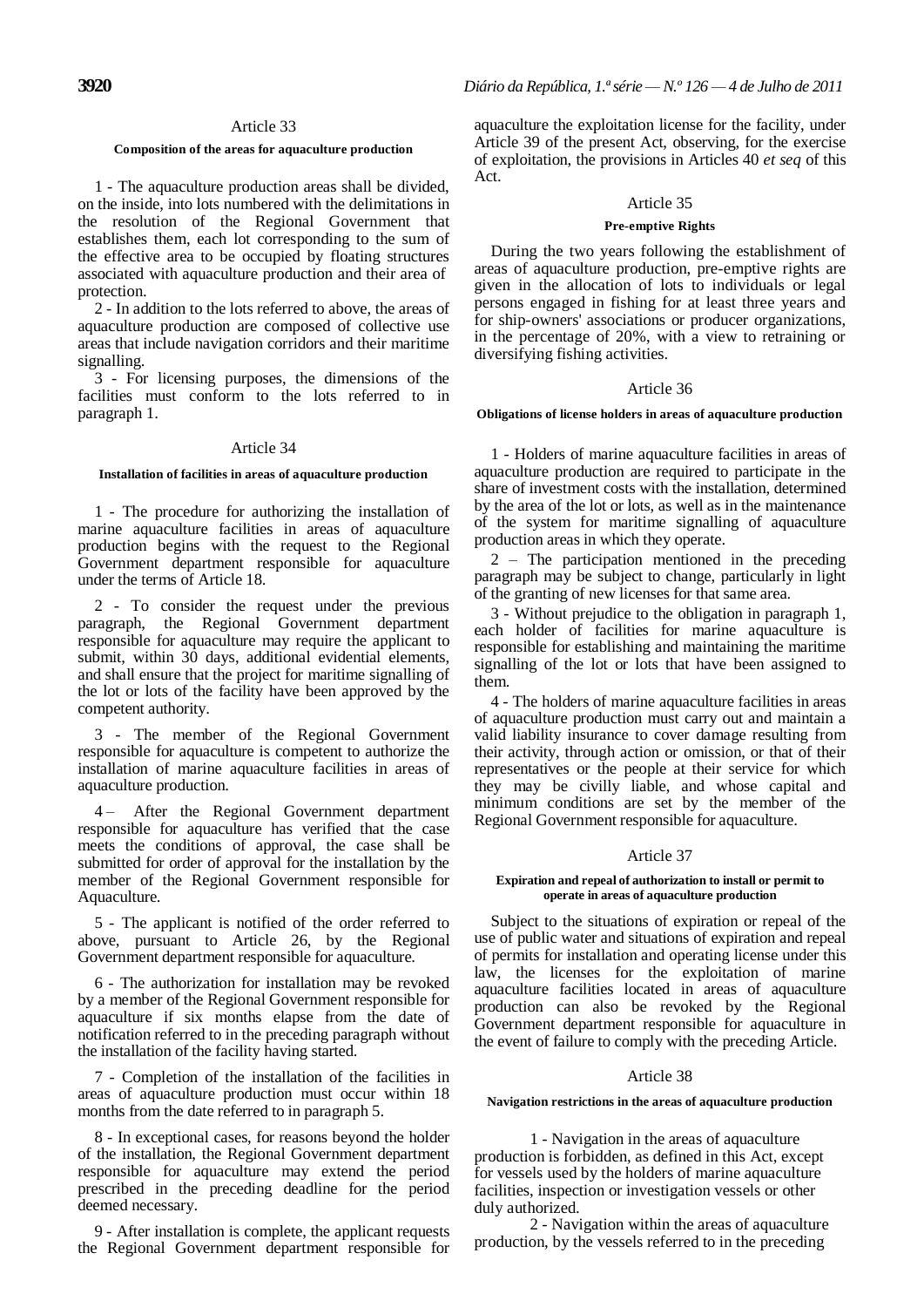paragraph, must respect, within the corridors of navigation, a distance of caution in respect to lots so as not to impair navigation and work taking place in the exploitations.

# CHAPTER V

# **Exploitation of Facilities**

# Article 39

## **Exploitation Licensing**

1 - Upon completion of the installation works, the applicant requests the Regional Government department responsible for aquaculture, within three months, the operating license of the establishment, without prejudice to paragraph 6.

2 - The license referred to above is issued after approval of the establishment, and should be preceded by an inspection to be conducted by a representative of the Regional Government department responsible for aquaculture, together with:

a) A representative of the Regional Government department responsible for animal health, in the case of deposits of aquaculture species, cleaning centres and dispatch centres of live aquaculture species and tuning areas;

b) A local representative body of the maritime authority, in the event that the establishment be located wholly or partly in an area of maritime jurisdiction.

3 - The inspection referred to above will also include:

a) A representative of the regional government department responsible for environment, if the establishment is located in a protected area;

b) A representative of the Regional Government department responsible for fisheries of freshwater species, if the establishment is located in a pond or river;

c) A representative of the Regional government department responsible for fisheries of marine species, if the establishment is located in Azores waters.

4 – After the inspection, a report is drawn up by the representative of the Regional Government department responsible for aquaculture, which must include:

a) A statement of approval of the establishment, consistent with the authorized project and any changes, as being viable to start exploitation, for which an operating license may be issued and, if appropriate, the respective number of veterinary control attributed;

b) Any conditions that the entities referred to in the preceding paragraph regard as necessary to impose, as well as the deadline for their compliance.

5 - For the purposes of the inspection referred to in paragraph 2, the Regional Government department responsible for aquaculture may use specialized external technical services or scientific organizations of recognized merit in the field of aquatic sciences.

6 - Whenever there is change in the operating system of establishments, as well as any change to their delineation, including the configuration of the tanks and other reservoirs or structures, in accordance with the provisions of Article 49, and respective holder, after the completion of the works, asks the Regional Government department responsible for

Aquaculture for an updated license, in accordance with the provisions of the preceding paragraphs.

# Article 40

# **Requirements of the operation of establishments**

1 - The exploitation of aquaculture facilities and such related must meet technical requirements to ensure the hygiene and sanitary conditions of the facilities, including that of the water, buildings, health and sanitation of the cultivated or temporarily housed species and products to market, according with the legislation.

2 - The use of non-living organisms, genetically modified, at any stage of the process, including food and drugs, is authorized only pursuant to Decree-Laws Nrs. 2/2001 of January  $4^{\text{th}}$ , and 72/2003 of April  $10^{\text{th}}$ .

3 - The use of medicines and veterinary products should be done by specialized monitoring, pursuant to Decree-Law Nr.  $148/2008$  of July  $29<sup>th</sup>$ , with the wording of Decree-Law Nr.  $314/2009$  of October  $28<sup>th</sup>$ .

4 - The rules of operation of exploitations, known as standards of husbandry, must comply with rules that minimize the trauma and suffering of the species in culture.

5 - Specimens from fishing stabled in deposits, cannot have sizes below the minimum set for the catch, unless duly authorized by the members of the regional government responsible for fisheries and aquaculture.

6 - Aquaculture products should be marketed in accordance with Annex III, Sections VII and VIII of Regulation (EC) Nr. 853/2004 of the European Parliament and the Council of April  $29<sup>th</sup>$ .

# Article 41

#### **Verification of the operating conditions**

1 - The aquaculture establishments and such related are subject to random visits to check compliance with the conditions of the license.

2 - The checks referred to in the preceding paragraph are promoted by the Regional Government department responsible for aquaculture, which may require monitoring by other entities.

# Article 42

### **Deadline and renewal of licenses**

1 - The operating license of aquaculture establishments and such related, located in domain areas, is valid for the duration of their respective licenses for private use, and are renewable for identical periods.

2 - In the case of establishments located on private land, the permit is valid for 15 years, and renewable for identical periods.

### Article 43

### **Transferability of licenses**

The licenses of exploitation of establishments are transferred by virtue of transfer of the establishments, through prior authorization of the Regional Government department responsible for Aquaculture.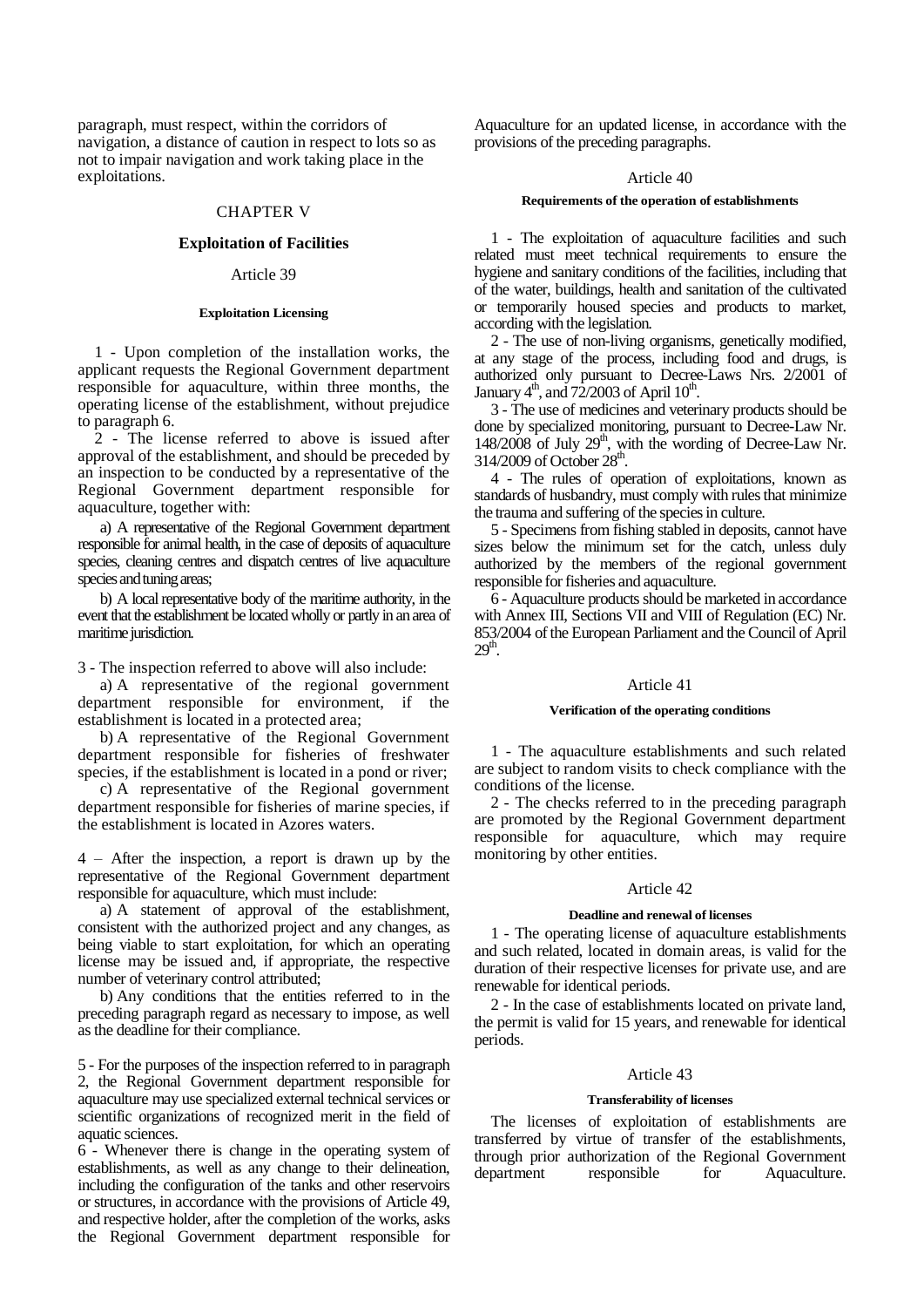# **Suspension of the License**

1 - The operating license can be suspended in the following cases:

a) Supervening lack of requirements set out in Articles 16, 17 and 40 that governed the authorization for the installation and licensing for exploitation;

b) Change of any operating conditions set by the Regional Government departments responsible for aquaculture or animal health.

2 - The conditions referred to in the preceding paragraphs should be restored within six months from the date of receipt of the notification.

# Article 45

# **Expiration of License**

The licenses for exploitation of aquaculture establishments and such related expire in the following cases:

a) Termination of the right to exclusive use of the dominial area where the establishment is located;

b) Expiration of the period for which the license was issued, with no renewal.

# Article 46

# **Repeal of license**

1 - The operating license for aquaculture and related establishments may be revoked on the following grounds:

a) Exploration of the establishment by someone other than the license holder;

b) Failure to fulfil obligations that affect the operation of the establishment;

c) Unjustified interruption of exploitation of the establishment for a period exceeding one year;

d) Change in the regime of the licensed operation without prior authorization.

2 - The license may also be revoked if, following its suspension for reasons attributable to its holder, he does not promote, within the period provided for in paragraph 2 of Article 44, the restoration of the requirements and conditions to which he is obligated.

# Article 47

# **Auxiliary vessels of aquaculture establishments**

1 - Holders of the exploitation of aquaculture establishments may be allowed to own or use boats for the purpose of supporting their activities, in the transport of products from cultures and also personnel, equipment and materials pertaining to the operation.

2 - The vessels referred to above will be registered in the class of local auxiliary vessels, subject to the following paragraph.

3 - The members of the regional government responsible for fisheries and aquaculture may allow vessels registered for fishing or leisure to be used for supporting the aquaculture activities and transport of products from the cultures and also personnel, equipment and material related to the exploitation.

4 - The members of the regional government responsible for fisheries and aquaculture can, through the order of approval, set conditions for the use of vessels that carry products from cultures outside of the establishment.

5 - In addition to the crew needed to meet the safe manning of the vessels referred to in the preceding paragraph, other staff assigned to the exploitation of the aquaculture establishments may also embark in them, but may not exceed the maximum number established capacity.

# Article 48

# **Traffic within the establishments**

1 - It is forbidden to transit by any means, to moor, to anchor or to beach boats in aquaculture establishments without prior authorization of the respective holders of the exploitation license.

2 - The prohibition referred to in the preceding paragraph shall not apply to navigation when conditions allow trafficking without causing damage to the marine aquaculture establishments.

# Article 49

## **Request for modifications**

1 - The culture of different species than those for which the establishments were authorized, change to the system of exploitation, as well as any changes in the design of the establishment, including setting up tanks and other reservoirs, structures or equipment, are subject to prior authorization from the Regional Government's department responsible for aquaculture, through a:

a) Legal opinion of the Regional Government department responsible for animal health;

b) Legal opinion of the Regional Government department responsible for environment, if the establishment is located in a protected area;

c) Legal opinion of the Regional Government's department responsible for fisheries of freshwater species, if the establishment is located in a pond or river;

d) Legal opinion of the Regional Government department responsible for fisheries of marine species, if the establishment is located in Azores waters;

e) Legal opinion of the local body of the maritime authority, if the establishment is located in an area under its jurisdiction.

2 – The requests for authorization referred to in the preceding paragraph shall contain, where applicable, the following elements:

a) Full identification of the applicant and the

establishment;

- b) Species to be cultivated;
- c) Regime to be introduced; d) Type of food to be used;
- 

e) Chemical, biological and pharmaceutical products for use in any of the operations of culture;

f) Source of juveniles;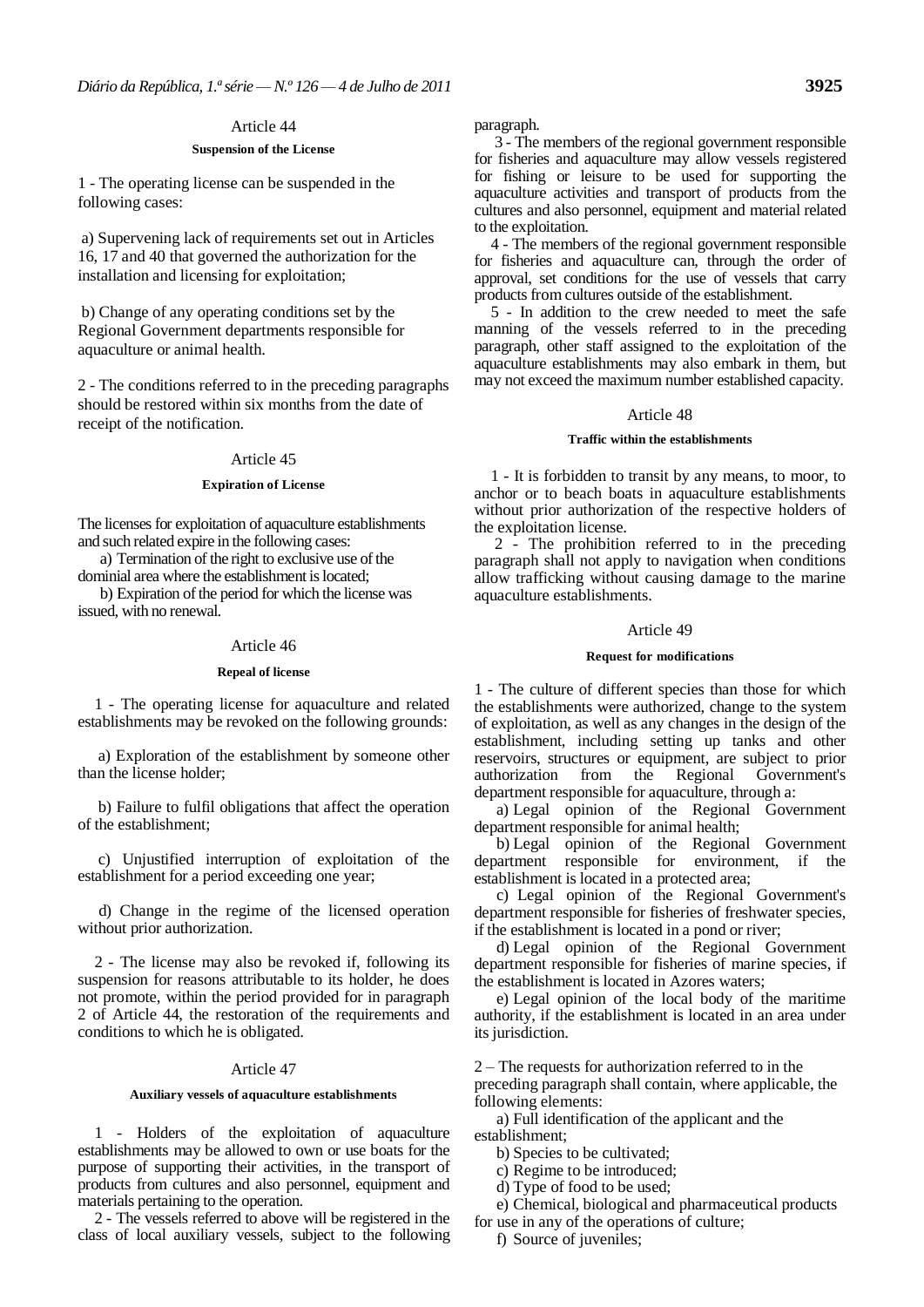g) Plant or drawings of the details of the infrastructure, tanks and other reservoirs, cages and other equipment related to the culture of aquatic species, in appropriate scale;

h) Description and justification of the changes to be made.

3 - The bodies consulted pursuant to paragraph 1 must take a position within 30 days of receipt of the request for a legal opinion, and the Regional Government department responsible for aquaculture must decide on it within 30 days of receipt of the legal opinions.

4 - The lack of legal opinion or decision within the time limits referred to in the preceding paragraph is understood as assent and the request tacitly approved.

5 - The legal opinion of each entity in the preceding paragraph is binding if it is founded on the statutes and regulations within the jurisdiction of the concerned department or agency.

6 - For the purpose of analysis of the request for authorization referred to in paragraph 1, the Regional Government department responsible for aquaculture may consult other bodies whose opinion is considered relevant to an examination of the changes requested.

# Article 50

### **Taxes**

The installation permit, the issuance of operating license, the use of water resources and operation of the aquaculture establishments may be subject to payment of fees or deposits by their respective owners, whose amounts, destination and forms of collection are established by resolution of the Council of the Regional Government.

# CHAPTER VI

# **Supervision and responsibility for breach**

# Article 51

### **Supervision of Activities**

1 - Monitoring, supervision and control of the activities under this Act and in the supplementary regulations, is up to the local bodies of the Maritime Authority, the National Republican Guard, the Forestry Police, the Regional Inspectorate of Fisheries and other agencies, bodies or regional services within the competences that are legally conferred to them on these issues.

2 - The bodies, agencies and services referred to above raise its official report, taking, in accordance with the law, the necessary precautionary measures when, during the exercise of their functions, they notice or personally and directly verify, even if not immediately, the commission of any offence under this statute, submitting them to the competent authorities for investigation and preparation of cases where such power is not attributed to them.

### Article 52

### **Regional Inspection authorities in aquaculture**

1 - Under the perspective of protection, conservation and management of aquatic resources, subject to the following paragraph, it is the responsibility of the Regional Inspectorate of Fisheries to plan, coordinate and implement, in collaboration with other agencies and institutions endowed with powers of inspection, supervision and control of aquaculture activities and such related, the inspection of aquaculture on land and sea territory of the Azores, preventing and sanctioning on non-compliance of regional, national and international community standards.

2 - Under the perspective of protection, conservation and management of aquatic resources, it is the responsibility of the regional directorate responsible for fishing freshwater species to plan, coordinate and implement, in collaboration with other agencies and institutions endowed with powers of inspection, supervision and control of aquaculture activities and such related, the inspection of aquaculture in ponds and rivers.

### Article 53

#### **Punishment for negligence and attempt**

1 - Negligence is punishable.

2 - The attempt at the offences provided for in Article 57 is punishable, with the minimum and maximum limits provided for in the relevant legal type, halved.

### Article 54

# **Responsibility for acting on behalf of others**

1 - Whoever voluntarily acts as an organ, member or representative of a legal person or partnership, although improperly constituted, or mere association or even in legal or voluntary representation of others, will be punished even when the legal type of counter-ordinance requires:

a) Certain personal elements and these are only existent for the defendant;

c) That the agent practices the fact in his own interest and the representative acts in the interest of the defendant.

2 - The preceding paragraph applies even if the judicial act, source of the respective powers, is ineffective.

3 - Legal persons, companies and other entities referred to in paragraph 1 are jointly liable under civil law, for the payment of fines on officials who are convicted of offences under this statute, pursuant to the preceding paragraphs.

### Article 55

#### **Liability of legal persons and similar**

1 - Legal persons, companies and mere associations are responsible for the offences when committed by its organs or representatives on their behalf or in their collective interest.

2 - Liability is excluded when the agent has acted against express orders or instructions of the persons entitled.

3 - Without prejudice to paragraph 3 of the previous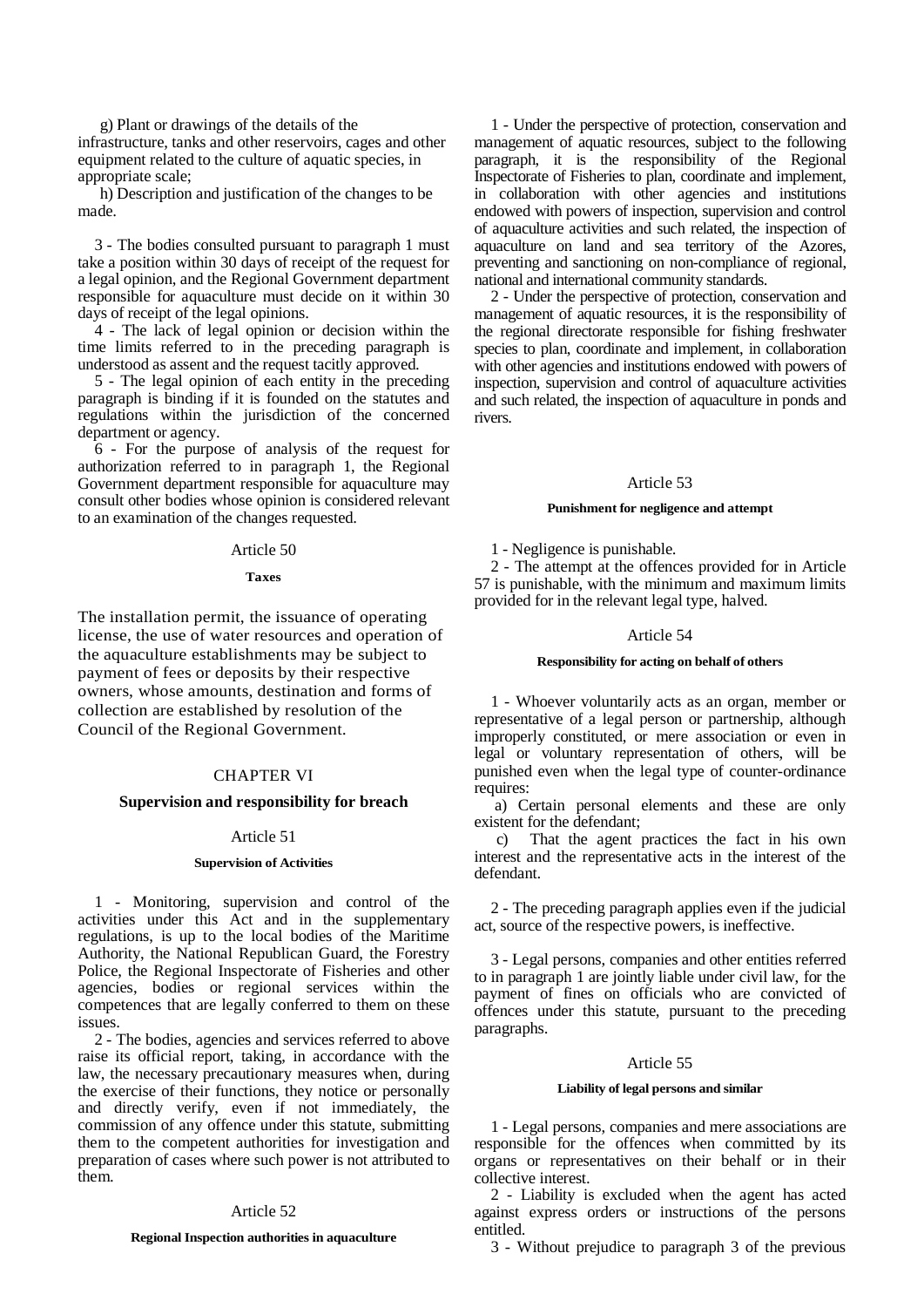Article, the liability of the entities referred to in paragraph 1 does not exclude the individual responsibility of the respective agents.

# Article 56

# **Distribution of proceeds of fines**

1 - The proceeds of fines for administrative offences provided for in this Act and its supplementary regulations revert to:

a) 20% to the body who wrote the official report;

b) 20% to the body who dealt with the case;

c) 60% to the Salary Compensation Fund of

Fishermen of the Azores.

2 - When the entity that raised the official report or instructed the process is an agency or service of the autonomous regional administration, the amounts provided for in paragraphs a) and b) above shall constitute revenue for the region.

# Article 57

# **Offences**

1 - It is a very serious offence, punishable by a fine of  $\epsilon$ 750 to  $\in$  50 000, the:

a) Introduction of living aquatic species, not indigenous, in aquaculture and such related establishments, without proper authorization;

b) Introduction of live aquatic species, genetically modified, in aquaculture and such related establishments.

2 - It is a serious offence, punishable by a fine of  $\epsilon$  600 to € 37 500, the:

a) Non-compliance with the legal standards for the production and marketing of aquaculture species;

b) Installation or operation of aquaculture establishments and such related without being, respectively, duly authorized or licensed.

3 - It is an offence, punishable by a moderate fine of  $\epsilon$ 250 to  $\in$  25 000, to:

a) Not declare on time the production of the aquaculture establishments from the previous year;

b) Culture or unauthorized transfer of species in aquaculture establishments;

c) Use of boat without being duly authorized for supporting the aquaculture activities or to transport products, personnel, equipment or materials pertaining to the operation, from the culture.

4 - It is a minor offence, punishable by a fine of  $\epsilon$  150 to  $\epsilon$ 5000, to:

a) Not meet the legal standards relating to structures and equipment of aquaculture establishments and such related;

b) Transmit aquaculture establishments or such related, without authority;

c) Fail to communicate on time the initiation and completion of installation works in the aquaculture establishments and such related;

d) The absence or poor delimitation and/or signalling of aquaculture establishments.

5 - In the case of legal persons, the maximum fines set out in

paragraphs 1 to 4 are raised, respectively, to the amounts of  $\epsilon$  $150\,000, \in 112\,500, \in 75\,000$  and  $\in 15\,000$ .

6 - If the same act constitutes both a crime and a misdemeanour, the agent will be punished for the crime, subject to the penalties provided for the offence.

# Article 58

## **Determination of fine**

The determination of the fine is done depending on the seriousness of the offence, the guilt, the economic situation of the agent and the economic benefit that he took from the offence, as well as the background of the offender in respect to non-compliance with the dispositions of this Act and its regulations.

# Article 59

# **Voluntary Payment**

1 - In the case of an offender without any history in his individual record, he may make the voluntary payment of the statutory minimum of the fine provided for his offence, up to the deadline that is fixed for the exercise of the right to a hearing and defence.

2 - The voluntary payment of the fine does not preclude the possibility of applying sanctions.

# Article 60

# **Additional Sanctions**

1 - Without prejudice to paragraph 4, one or more of the sanctions listed below may be implemented simultaneously with the fine, depending on the seriousness of the offence and the culpability of the offender:

a) Loss of tools and equipment used in committing the offence;

b) Loss of the products from the cultures resulting from the sanctioned activity, even though they have been alienated or, being in the possession of third parties, these knew or should reasonably know the circumstances determining the possibility of loss;

c) Prohibition to exercise the occupation or activity related to the offence;

d) Removal of subsidies, or other benefits or grant awarded by public bodies or services within the aquaculture activities;

e) Closure of aquaculture establishments or such related;

f) Return of cultures of specimens caught, captured, transported or traded to the site where they were obtained or to their legitimate holder.

2 - The sanctions referred to in paragraphs c) and e) above shall have a minimum duration of 15 days and maximum duration of two years.

3 - The sanctions provided for in paragraph d) of nr. 1 have a minimum duration of one year and a maximum duration of two years.

4 - The sanction provided for in paragraph a) of nr. 1 may only be imposed when the tools or equipment served, or were destined to serve, the practice of the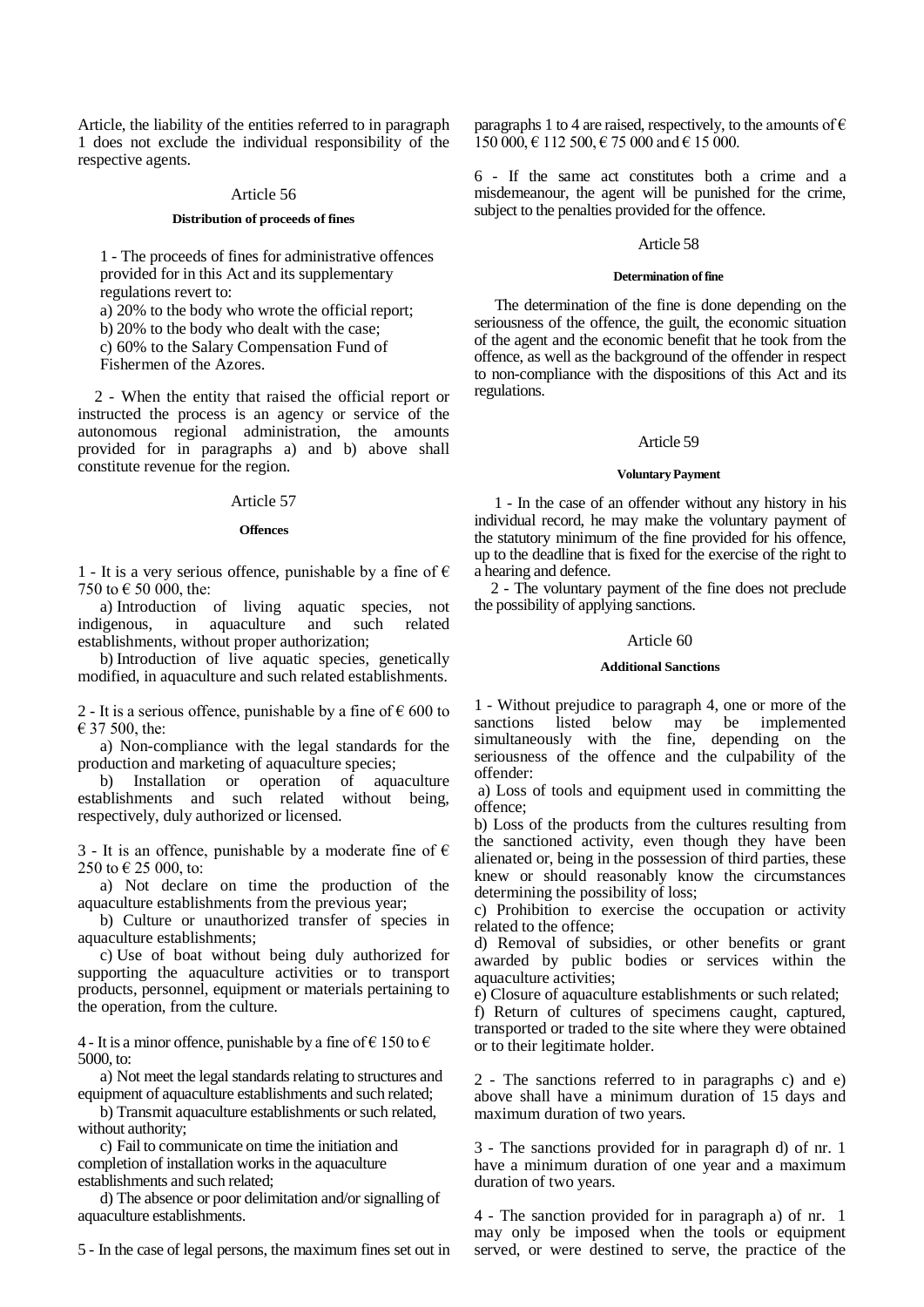# offence.

5 - When the final sentence given in proceedings for breaches declares the confiscating of goods in favour of the region, the competent authority for decision-making may decide to transfer them to other public or private social welfare institutions for reasons of public interest.

6 - When the goods seized are tools or equipment related to the sea, they might be allocated to scientific entities of recognized merit in the field of marine science, unless they are not interested, in which case the provisions of the following paragraph apply.

7 — Notwithstanding the preceding paragraphs, the property confiscated by way of sanction that is not in accordance with the legally established requirements or characteristics will be destroyed.

# Article 61

# **Competent authority to apply fines and penalties**

The application of fines and penalties provided in this Act, regardless of where the offences that determine them took place, is up to the regional fisheries inspector, with the exception of them occurring in lakes and rivers, whose jurisdiction is of the regional director responsible for fisheries of freshwater species.

### Article 62

# **Official Report**

1 - When any officer or agent of the authority, in the exercise of their duties of inspection and control of marine aquaculture activities, witnesses the commission of an offence, they must open or drawn up a report, mentioning the facts constituting the offence, the date, time, place and circumstances in which it was committed, the name and capacity of the authority or police officer that witnessed it, and all they can find about the identification of the agents of the offence and, where possible, witnesses that can testify about the facts.

2 - When the offence reports to legal persons or similar, the head-office should be indicated, where possible, as well as the identification and residence of the managing partners.

3 - The official report is signed by the authority or law enforcement officer who reported or ordered the reporting, and by the offender, if he wants to sign it, and in case of refusal, such fact must be included in the report.

4 - A copy of the official report will be given to the offender.

5 - A single report may be open for a series of different offences that took place at the same time or in connection with each other, despite the existence of several agents.

6 - The report opened under the preceding paragraphs is authentic in court regarding the facts witnessed by the officer, until proven otherwise.

7 - The preceding paragraph applies to evidence obtained through devices, instruments or equipment used in legal terms.

## Article 63

### **Denunciation**

1 - The authority or law enforcement officer who has knowledge on the complaint, or the practice of an offence under this statute, must report or order its reporting.

2 - It is correspondingly applicable, *mutatis mutandis*, the provisions of the preceding Article.

## Article 64

## **Competent authorities for investigation and prosecution**

The investigation and prosecution of the offence cases provided for in this Act are the responsibility of the entities mentioned in paragraph 1 of Article 51 that write up the official report, within the powers legally entrusted to them regarding inspection, surveillance and police, without prejudice to paragraph 2 of this Article.

## Article 65

### **Precautionary measures**

1 - As a precautionary measure one may order the seizure of the vessel, vehicles, instruments, floating structures, tanks and other reservoirs of cultivation, equipment and products from the cultures, if these were used or were intended to be used for the practice of an infraction or an infraction resulted from them, as well as others that are likely to serve as evidence.

2 - While the goods remain seized, the owner is allowed to benefit them or keep them under the supervision of the concerned authority that seized them, although not responsible for losses that may result from the lack of convenient improvement or conservation.

3 - Legal business relating to goods seized are ineffective.

# Article 66

### **Anticipated sale of seized assets**

1 - The objects seized under the previous Article, as soon as they become unnecessary for investigation or prosecution, may be sold by order of the competent authority for it, observing the provisions of Articles 902 *et seq* of the Civil Code, provided that there is, regarding them:

- a) The risk of deterioration;
- b) Convenience of immediate use to supply the market;
- c) Request by the respective owner or holder for them to be alienated.

2 - Should any of the circumstances mentioned above happen, at any time of the process, the sales order is the responsibility of the competent entities for imposing fines, or up to the court.

3 - When, in accordance with paragraph 1, the sale of seized property takes place, the competent authority shall make appropriate arrangements to prevent that the sale or destination of these goods become susceptible to originate further infringements.

4 - The proceeds of the sale shall be deposited in a bank account, belonging to the entity that determined it, in order to be delivered, by determination in the records and without charge, to the person entitled to it, or to enter into the coffers of the Region, if the loss is decided in favour of the latter.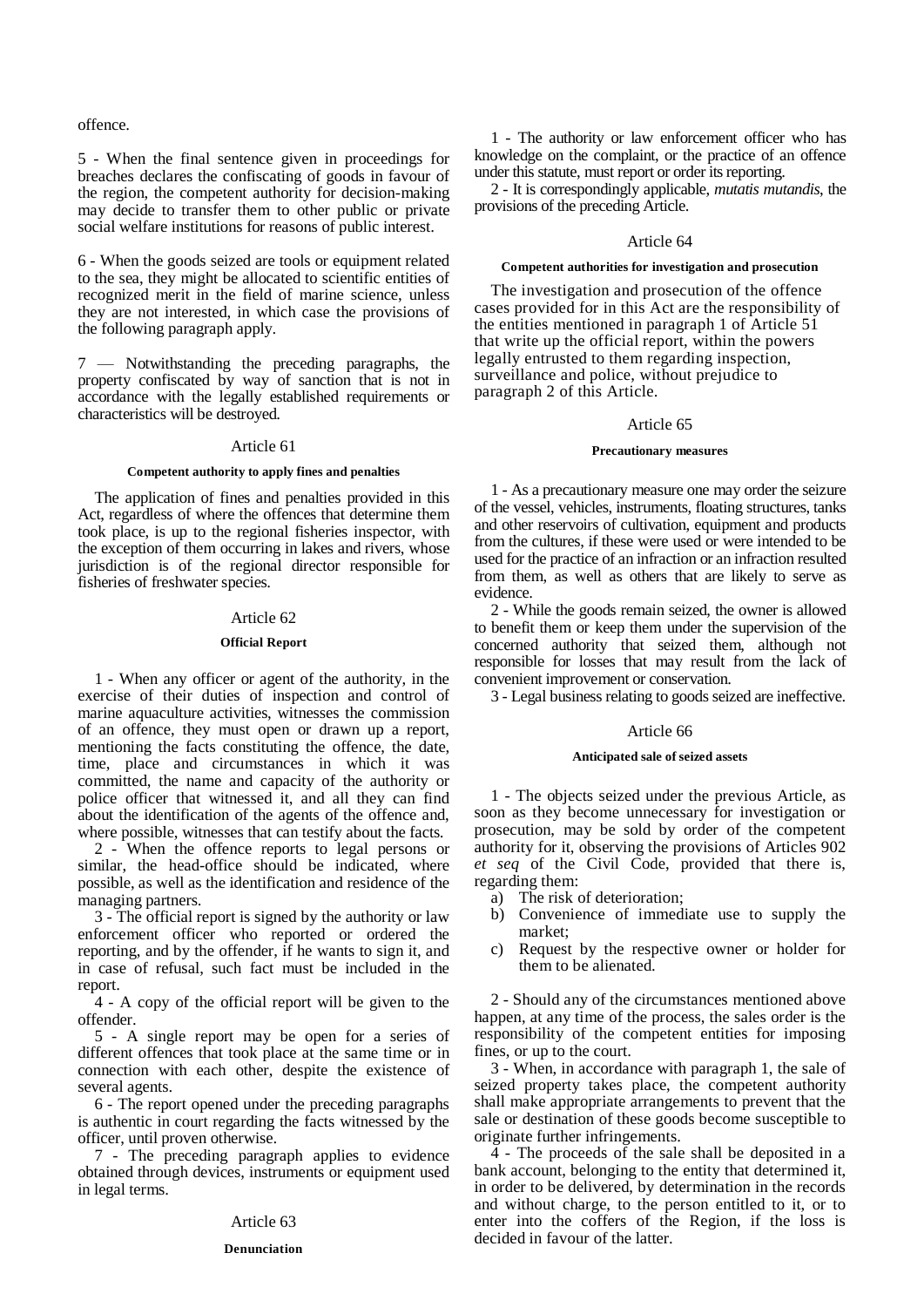5 – The seized property will be made unusable if it is not possible to make use of them without violation of this Act.

6 - When reasons of the regional economy so justify without prejudice to consumer health, the member of the Regional Government responsible for aquaculture may determine that the goods seized be used for the purposes and under the conditions that it establishes.

# Article 67

# **Payment of Bail**

The property confiscated from the offenders or the corresponding amount constitute guarantee of payment of the fine, charges and other legal costs.

# Article 68

# **Agents not domiciled in the Region**

1 - If the person(s) responsible for the offence is not domiciled in the region and do(es) not plan to make the voluntary payment of the fine, when such is admissible, he(they) shall pay a guarantee in an amount equal to one third of the maximum fine provided for the offence imputed to him(them).

2 - The guarantee referred to above shall be paid to the acting entities and is intended to guarantee payment of the fine of which the offender might be convicted, as well as legal expenses that might come up.

3 - Failure to provide the guarantee referred to in paragraph 1 determines the seizure of the vessel or vehicle used in transporting the products from the cultures, which will be held until such fulfilment, to payment of the fine or acquittal.

4 - The property seized under the preceding paragraphs will answer to the same terms as the guarantee for the payment of amounts due.

### Article 69

### **Abandonment**

1 - Any goods and amounts seized in the process will be declared forfeited in favour of the Region if not claimed within two months of notification of the order or decision ordering their delivery.

2 - The notification referred to in paragraph 1 will contain a warning that, if there is no claim, the goods will be confiscated in favour of the Region.

# Article 70

## **Notification of decisions and individual registration of defendants**

1 - The administrative authority that applies the final decision and the courts that rule on the appeals against the decisions that impose fines shall submit, to the authority competent to apply fines and sanctions, a copy of the final decisions given in their cases.

2 - Notwithstanding the following paragraph, the Regional Inspectorate of Fisheries organizes the computerized individual record of each defendant, subject to confidentiality, in which all the sanctions, which are imposed for offences committed after the publication of this Ordinance, are released.

3 - In the case of processes related to aquaculture establishments in lakes and rivers, it is the responsibility of the regional directorate responsible for fishing of freshwater species to organize the computerized individual record of each defendant, subject to confidentiality, in which all the sanctions, which are imposed for offences committed after the publication of this Ordinance, are released.

4 - In cases in which the responsibility of any accused should be analysed, a copy of the records concerning him is always appended, and the concerned person can have access to the registry whenever they request it.

# Article 71

# **Right of visit**

During the exercise of their powers and in order to ensure compliance with the existing legislation in force, the entities with powers of inspection referred to in Article 51 can visit any vessels, locations or establishments, on land or at sea, which are deemed relevant so as to control compliance with the measures provided for in this Act.

# CHAPTER VII

### **Final Provisions**

### Article 72

## **Prevalence**

1 - The provisions of this Act prevail over any other existing ones on aquaculture taking place on territorial land or sea of the Azores.

2 - The provisions in this Act apply only to the establishments of marine cultures and such related, which are located in Azores waters.

### Article 73

## **References to repealed legislation**

All references of this Act for legal provisions and legal acts superveningly repealed shall be considered as having been made to the corresponding provisions in force.

### Article 74

## **Secondary Regime**

In all that is not specifically regulated in this Act, the relevant provisions of the legal systems of the exercise of aquaculture and, secondarily, the general regime of breaches are applied.

### Article 75

### **Entry into force**

This law shall come into force within 30 days from the date of its publication.

Approved by the Legislative Assembly of the Azores in Horta on May  $18<sup>th</sup>$ , 2011.

The President of the Legislative Assembly, *Francisco Manuel Coelho Lopes Cabral.*

Signed in Angra do Heroism on June  $8<sup>th</sup>$ , 2011. To be published.